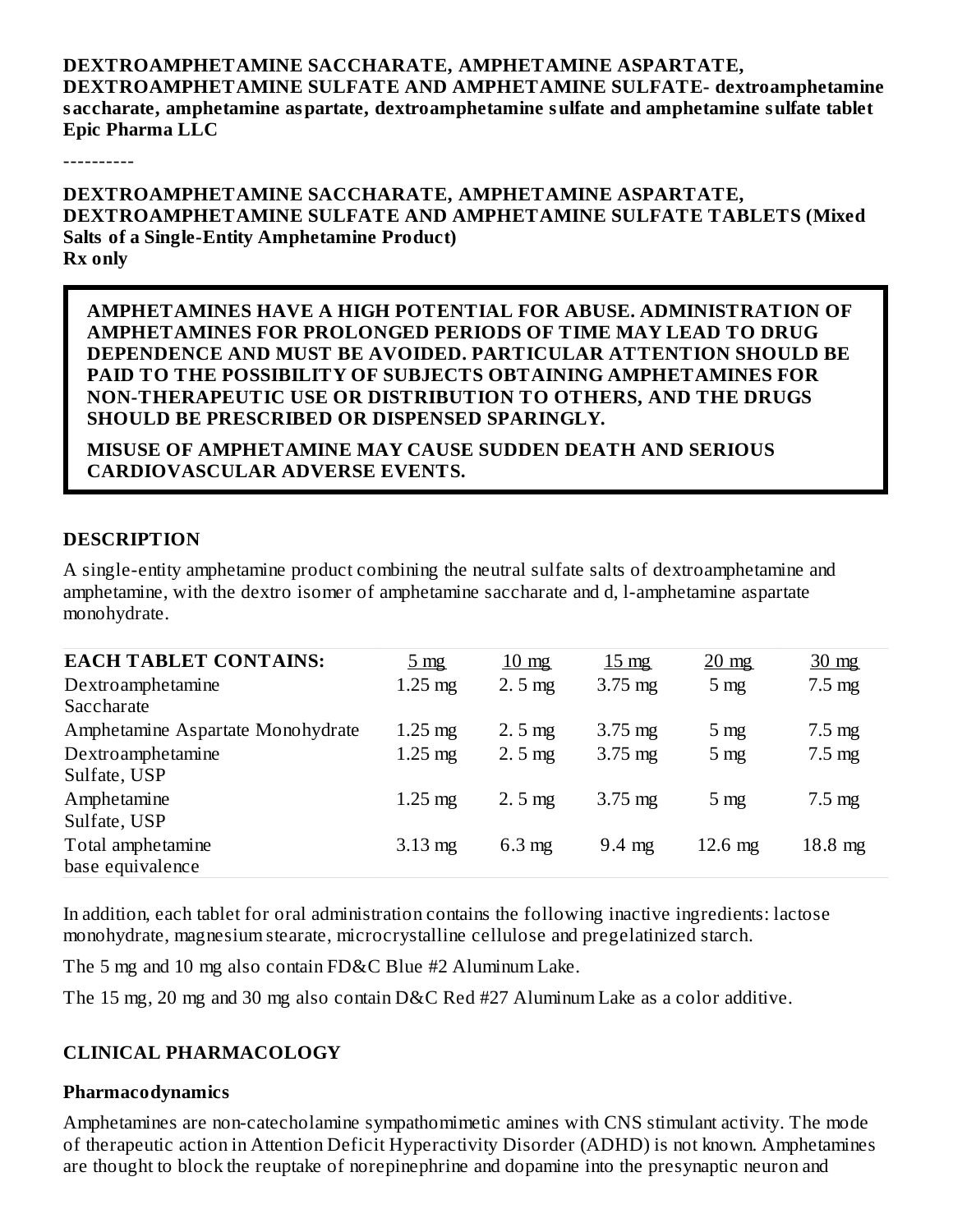increase the release of these monoamines into the extraneuronal space.

# **Pharmacokinetics**

Dextroamphetamine saccharate, amphetamine aspartate, dextroamphetamine sulfate and amphetamine sulfate tablets contain d-amphetamine and l-amphetamine salts in the ratio of 3:1. Following administration of a single dose 10 or 30 mg of dextroamphetamine saccharate, amphetamine aspartate, dextroamphetamine sulfate and amphetamine sulfate tablets to healthy volunteers under fasted conditions, peak plasma concentrations occurred approximately 3 hours post-dose for both d-amphetamine and lamphetamine. The mean elimination half-life (t<sub>1/2</sub>) for d-amphetamine was shorter than the t<sub>1/2</sub> of the lisomer (9.77 to 11 hours vs. 11.5 to 13.8 hours). The PK parameters ( $\rm{C_{max}}$ ,  $\rm{AUC_{0\text{-inf}}}$ ) of d- and lamphetamine increased approximately three-fold from 10 mg to 30 mg indicating dose-proportional pharmacokinetics.

The effect of food on the bioavailability of dextroamphetamine saccharate, amphetamine aspartate, dextroamphetamine sulfate and amphetamine sulfate tablets has not been studied.

# *Metabolism and Excretion*

Amphetamine is reported to be oxidized at the 4 position of the benzene ring to form 4 hydroxyamphetamine, or on the side chain α or β carbons to form alpha-hydroxy-amphetamine or norephedrine, respectively. Norephedrine and 4-hydroxy-amphetamine are both active and each is subsequently oxidized to form 4-hydroxy-norephedrine. Alpha-hydroxy-amphetamine undergoes deamination to form phenylacetone, which ultimately forms benzoic acid and its glucuronide and the glycine conjugate hippuric acid. Although the enzymes involved in amphetamine metabolism have not been clearly defined, CYP2D6 is known to be involved with formation of 4-hydroxy-amphetamine. Since CYP2D6 is genetically polymorphic, population variations in amphetamine metabolism are a possibility.

Amphetamine is known to inhibit monoamine oxidase, whereas the ability of amphetamine and its metabolites to inhibit various P450 isozymes and other enzymes has not been adequately elucidated. *In vitro* experiments with human microsomes indicate minor inhibition of CYP2D6 by amphetamine and minor inhibition of CYP1A2, 2D6, and 3A4 by one or more metabolites. However, due to the probability of auto-inhibition and the lack of information on the concentration of these metabolites relative to *in vivo* concentrations, no predications regarding the potential for amphetamine or its metabolites to inhibit the metabolism of other drugs by CYP isozymes *in vivo* can be made.

With normal urine pHs approximately half of an administered dose of amphetamine is recoverable in urine as derivatives of alpha-hydroxy-amphetamine and approximately another 30% to 40% of the dose is recoverable in urine as amphetamine itself. Since amphetamine has a pKa of 9.9, urinary recovery of amphetamine is highly dependent on pH and urine flow rates. Alkaline urine pHs result in less ionization and reduced renal elimination, and acidic pHs and high flow rates result in increased renal elimination with clearances greater than glomerular filtration rates, indicating the involvement of active secretion. Urinary recovery of amphetamine has been reported to range from 1% to 75%, depending on urinary pH, with the remaining fraction of the dose hepatically metabolized. Consequently, both hepatic and renal dysfunction have the potential to inhibit the elimination of amphetamine and result in prolonged exposures. In addition, drugs that affect urinary pH are known to alter the elimination of amphetamine, and any decrease in amphetamine's metabolism that might occur due to drug interactions or genetic polymorphisms is more likely to be clinically significant when renal elimination is decreased (see **PRECAUTIONS**).

# **INDICATIONS AND USAGE**

Dextroamphetamine saccharate, amphetamine aspartate, dextroamphetamine sulfate and amphetamine sulfate tablets are indicated for the treatment of Attention Deficit Hyperactivity Disorder (ADHD) and Narcolepsy.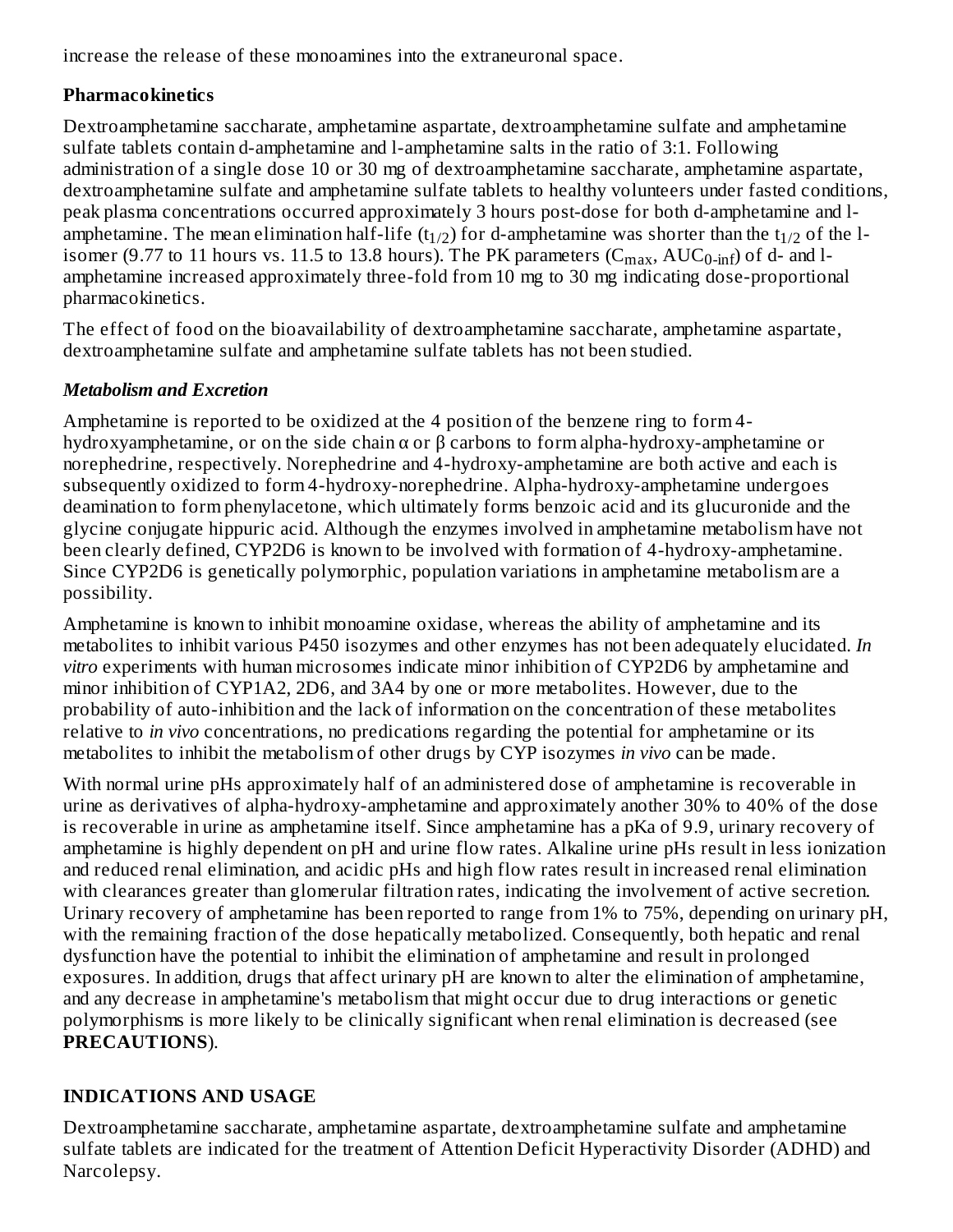## **Attention Deficit Hyperactivity Disorder (ADHD)**

A diagnosis of Attention Deficit Hyperactivity Disorder (ADHD; DSM-IV $^{\circledR}$ ) implies the presence of hyperactive-impulsive or inattentive symptoms that caused impairment and were present before age 7 years. The symptoms must cause clinically significant impairment, e.g., in social, academic, or occupational functioning, and be present in two or more settings, e.g., school (or work) and at home. The symptoms must not be better accounted for by another mental disorder. For the Inattentive Type, at least six of the following symptoms must have persisted for at least 6 months: lack of attention to details/careless mistakes; lack of sustained attention; poor listener; failure to follow through on tasks; poor organization; avoids tasks requiring sustained mental effort; loses things; easily distracted; forgetful. For the Hyperactive-Impulsive Type, at least six of the following symptoms must have persisted for at least 6 months: fidgeting/squirming; leaving seat; inappropriate running/climbing; difficulty with quiet activities; "on the go;" excessive talking; blurting answers; can't wait turn; intrusive. The Combined Type requires both inattentive and hyperactive-impulsive criteria to be met.

## **Special Diagnostic Considerations**

Specific etiology of this syndrome is unknown, and there is no single diagnostic test. Adequate diagnosis requires the use not only of medical but of special psychological, educational, and social resources. Learning may or may not be impaired. The diagnosis must be based upon a complete history and evaluation of the child and not solely on the presence of the required number of  $\text{DSM-IV}^{\circledR}$ characteristics.

## **Need for Comprehensive Treatment Program**

Dextroamphetamine saccharate, amphetamine aspartate, dextroamphetamine sulfate and amphetamine sulfate tablets are indicated as an integral part of a total treatment program for ADHD that may include other measures (psychological, educational, social) for patients with this syndrome. Drug treatment may not be indicated for all children with this syndrome. Stimulants are not intended for use in the child who exhibits symptoms secondary to environmental factors and/or other primary psychiatric disorders, including psychosis. Appropriate educational placement is essential and psychosocial intervention is often helpful. When remedial measures alone are insufficient, the decision to prescribe stimulant medication will depend upon the physician's assessment of the chronicity and severity of the child's symptoms.

# **Long-Term Us e**

The effectiveness of dextroamphetamine saccharate, amphetamine aspartate, dextroamphetamine sulfate and amphetamine sulfate tablets for long-term use has not been systematically evaluated in controlled trials. Therefore, the physician who elects to use dextroamphetamine saccharate, amphetamine aspartate, dextroamphetamine sulfate and amphetamine sulfate tablets for extended periods should periodically reevaluate the long-term usefulness of the drug for the individual patient.

# **CONTRAINDICATIONS**

Advanced arteriosclerosis, symptomatic cardiovascular disease, moderate to severe hypertension, hyperthyroidism, known hypersensitivity or idiosyncrasy to the sympathomimetic amines, glaucoma.

Agitated states.

Known hypersensitivity or idiosyncrasy to amphetamine.

Patients with a history of drug abuse.

In patients known to be hypersensitive to amphetamine, or other components of dextroamphetamine saccharate, amphetamine aspartate, dextroamphetamine sulfate and amphetamine sulfate tablets. Hypersensitivity reactions such as angioedema and anaphylactic reactions have been reported in patients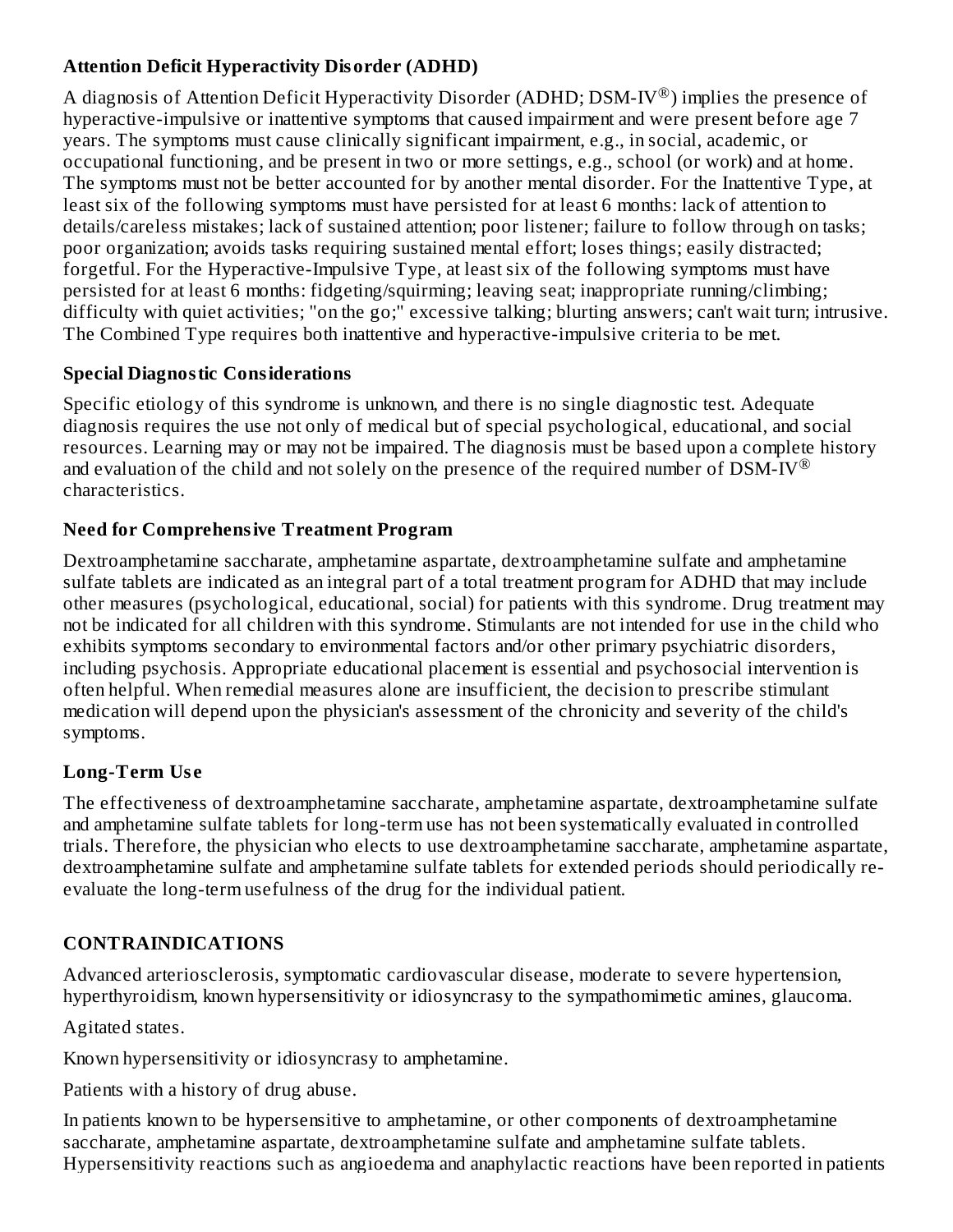treated with other amphetamine products [see **ADVERSE REACTIONS**].

Patients taking monoamine oxidase inhibitors (MAOIs), or within 14 days of stopping MAOIs (including MAOIs such as linezolid or intravenous methylene blue), because of an increased risk of hypertensive crisis [see **WARNINGS** and **DRUG INTERACTIONS**].

## **WARNINGS**

### **Serious Cardiovas cular Events**

*Sudden Death and Preexisting Structural Cardiac Abnormalities or Other Serious Heart Problems*

### Children and Adolescents

Sudden death has been reported in association with CNS stimulant treatment at usual doses in children and adolescents with structural cardiac abnormalities or other serious heart problems.

Although some structural heart problems alone may carry an increased risk of sudden death, stimulant products generally should not be used in children or adolescents with known structural cardiac abnormalities, cardiomyopathy, serious heart rhythm abnormalities, or other serious cardiac problems that may place them at increased vulnerability to the sympathomimetic effects of a stimulant drug (see **CONTRAINDICATIONS**).

### Adults

Sudden deaths, stroke, and myocardial infarction have been reported in adults taking stimulant drugs at usual doses for ADHD. Although the role of stimulants in these adult cases is also unknown, adults have a greater likelihood than children of having serious structural cardiac abnormalities, cardiomyopathy, serious heart rhythm abnormalities, coronary artery disease, or other serious cardiac problems. Adults with such abnormalities should also generally not be treated with stimulant drugs (see **CONTRAINDICATIONS**).

## *Hypertension and other Cardiovascular Conditions*

Stimulant medications cause a modest increase in average blood pressure (about 2 to 4 mmHg) and average heart rate (about 3 to 6 bpm) [see **ADVERSE REACTIONS**], and individuals may have larger increases. While the mean changes alone would not be expected to have short-term consequences, all patients should be monitored for larger changes in heart rate and blood pressure. Caution is indicated in treating patients whose underlying medical conditions might be compromised by increases in blood pressure or heart rate, e.g., those with preexisting hypertension, heart failure, recent myocardial infarction, or ventricular arrhythmia (see **CONTRAINDICATIONS**).

## *Assessing Cardiovascular Status in Patients being Treated with Stimulant Medications*

Children, adolescents, or adults who are being considered for treatment with stimulant medications should have a careful history (including assessment for a family history of sudden death or ventricular arrhythmia) and physical exam to assess for the presence of cardiac disease, and should receive further cardiac evaluation if findings suggest such disease (e.g., electrocardiogram and echocardiogram). Patients who develop symptoms such as exertional chest pain, unexplained syncope, or other symptoms suggestive of cardiac disease during stimulant treatment should undergo a prompt cardiac evaluation.

## **Psychiatric Advers e Events**

## *Preexisting Psychosis*

Administration of stimulants may exacerbate symptoms of behavior disturbance and thought disorder in patients with preexisting psychotic disorder.

## *Bipolar Illness*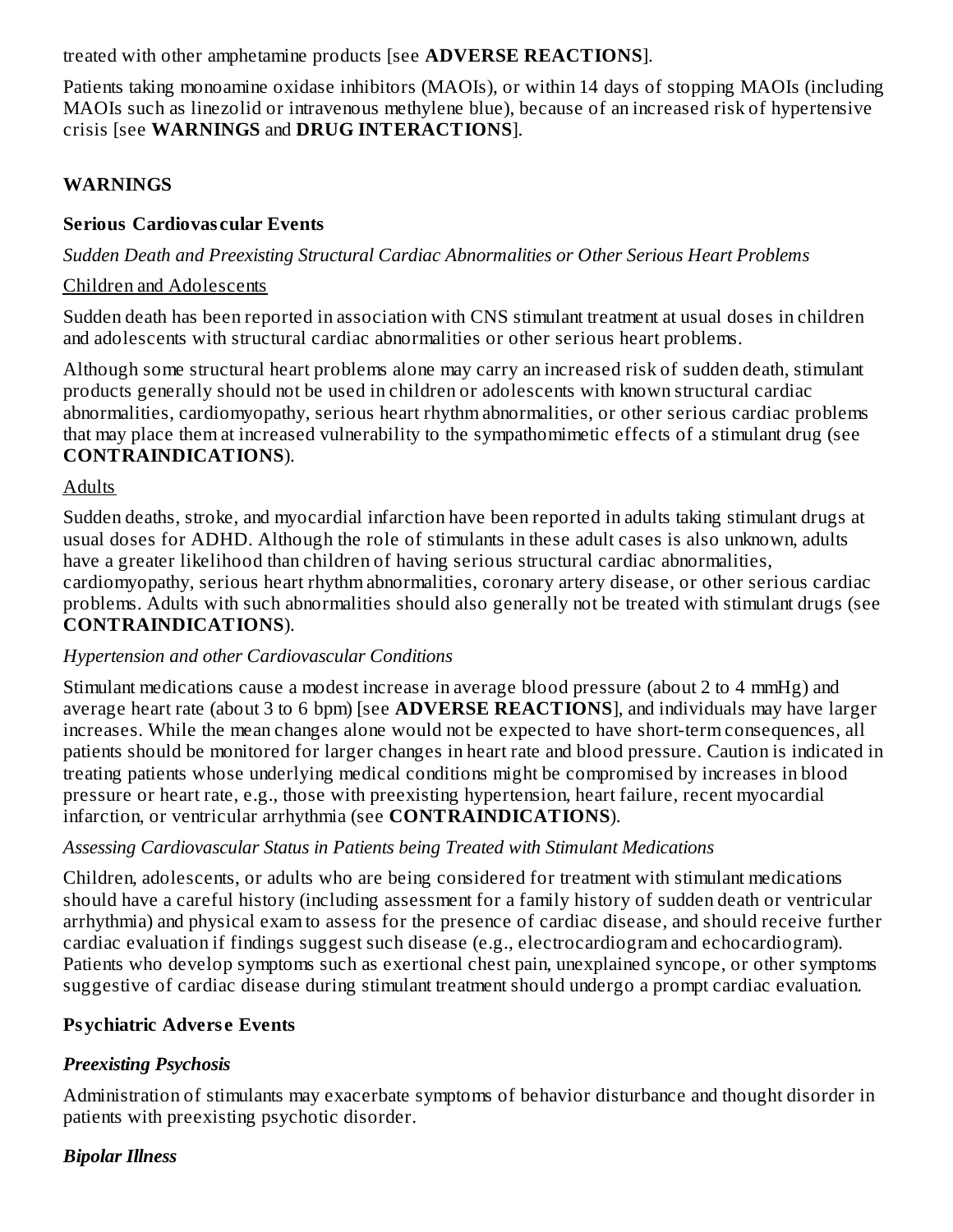Particular care should be taken in using stimulants to treat ADHD patients with comorbid bipolar disorder because of concern for possible induction of mixed/manic episode in such patients. Prior to initiating treatment with a stimulant, patients with comorbid depressive symptoms should be adequately screened to determine if they are at risk for bipolar disorder; such screening should include a detailed psychiatric history, including a family history of suicide, bipolar disorder, and depression.

### *Emergence of New Psychotic or Manic Symptoms*

Treatment emergent psychotic or manic symptoms, e.g., hallucinations, delusional thinking, or mania in children and adolescents without prior history of psychotic illness or mania can be caused by stimulants at usual doses. If such symptoms occur, consideration should be given to a possible causal role of the stimulant, and discontinuation of treatment may be appropriate. In a pooled analysis of multiple shortterm, placebo-controlled studies, such symptoms occurred in about 0.1% (4 patients with events out of 3482 exposed to methylphenidate or amphetamine for several weeks at usual doses) of stimulant-treated patients compared to 0 in placebo-treated patients.

## *Aggression*

Aggressive behavior or hostility is often observed in children and adolescents with ADHD, and has been reported in clinical trials and the postmarketing experience of some medications indicated for the treatment of ADHD. Although there is no systematic evidence that stimulants cause aggressive behavior or hostility, patients beginning treatment for ADHD should be monitored for the appearance of or worsening of aggressive behavior or hostility.

# **Long-Term Suppression of Growth**

Careful follow-up of weight and height in children ages 7 to 10 years who were randomized to either methylphenidate or non-medication treatment groups over 14 months, as well as in naturalistic subgroups of newly methylphenidate-treated and non-medication treated children over 36 months (to the ages of 10 to 13 years), suggests that consistently medicated children (i.e., treatment for 7 days per week throughout the year) have a temporary slowing in growth rate (on average, a total of about 2 cm less growth in height and 2.7 kg less growth in weight over 3 years), without evidence of growth rebound during this period of development. Published data are inadequate to determine whether chronic use of amphetamines may cause a similar suppression of growth, however, it is anticipated that they will likely have this effect as well. Therefore, growth should be monitored during treatment with stimulants, and patients who are not growing or gaining weight as expected may need to have their treatment interrupted.

## **Seizures**

There is some clinical evidence that stimulants may lower the convulsive threshold in patients with prior history of seizure, in patients with prior EEG abnormalities in absence of seizures, and very rarely, in patients without a history of seizures and no prior EEG evidence of seizures. In the presence of seizures, the drug should be discontinued.

# **Peripheral Vas culopathy, Including Raynaud's Phenomenon**

Stimulants, including dextroamphetamine saccharate, amphetamine aspartate, dextroamphetamine sulfate and amphetamine sulfate tablets, used to treat ADHD are associated with peripheral vasculopathy, including Raynaud's phenomenon. Signs and symptoms are usually intermittent and mild; however, very rare sequelae include digital ulceration and/or soft tissue breakdown. Effects of peripheral vasculopathy, including Raynaud's phenomenon, were observed in postmarketing reports at different times and at therapeutic doses in all age groups throughout the course of treatment. Signs and symptoms generally improve after reduction in dose or discontinuation of drug. Careful observation for digital changes is necessary during treatment with ADHD stimulants. Further clinical evaluation (e.g., rheumatology referral) may be appropriate for certain patients.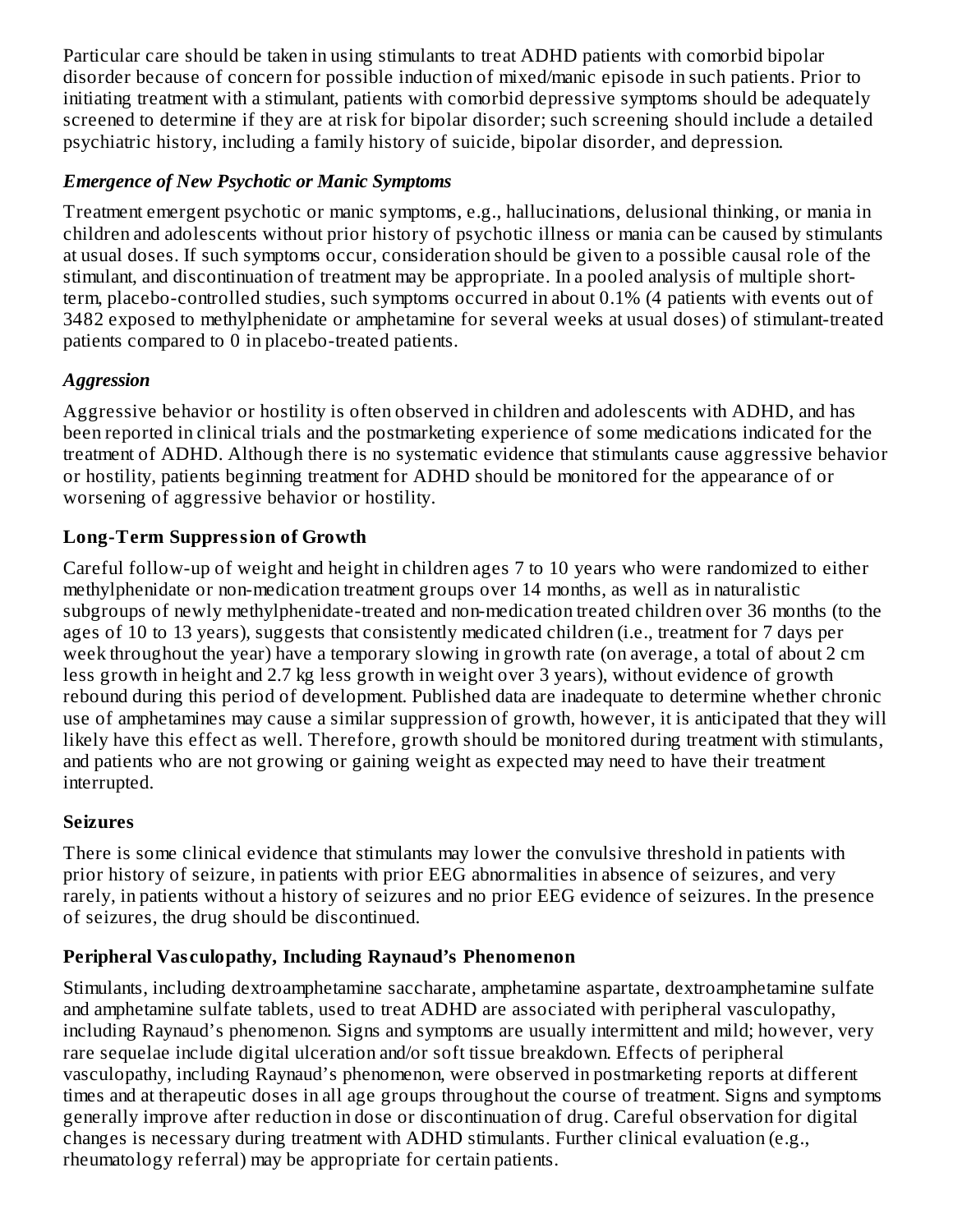### **Visual Disturbance**

Difficulties with accommodation and blurring of vision have been reported with stimulant treatment.

### **PRECAUTIONS**

#### **General**

The least amount of amphetamine feasible should be prescribed or dispensed at one time in order to minimize the possibility of overdosage. Dextroamphetamine saccharate, amphetamine aspartate, dextroamphetamine sulfate and amphetamine sulfate tablets should be used with caution in patients who use other sympathomimetic drugs.

### **Tics**

Amphetamines have been reported to exacerbate motor and phonic tics and Tourette's syndrome. Therefore, clinical evaluation for tics and Tourette's syndrome in children and their families should precede use of stimulant medications.

#### **Information for Patients**

Amphetamines may impair the ability of the patient to engage in potentially hazardous activities such as operating machinery or vehicles; the patient should therefore be cautioned accordingly.

Prescribers or other health professionals should inform patients, their families, and their caregivers about the benefits and risks associated with treatment with amphetamine or dextroamphetamine and should counsel them in its appropriate use. A patient Medication Guide is available for dextroamphetamine saccharate, amphetamine aspartate, dextroamphetamine sulfate and amphetamine sulfate tablets.

The prescriber or health professional should instruct patients, their families, and their caregivers to read the Medication Guide and should assist them in understanding its contents. Patients should be given the opportunity to discuss the contents of the Medication Guide and to obtain answers to any questions they may have. The complete text of the Medication Guide is reprinted at the end of this document.

*Circulation Problems in Fingers and Toes [Peripheral Vasculopathy, Including Raynaud's Phenomenon]*

- Instruct patients beginning treatment with dextroamphetamine saccharate, amphetamine aspartate, dextroamphetamine sulfate and amphetamine sulfate tablets about the risk of peripheral vasculopathy, including Raynaud's phenomenon, and associated signs and symptoms: fingers or toes may feel numb, cool, painful, and/or may change color from pale, to blue, to red.
- Instruct patients to report to their physician any new numbness, pain, skin color change, or sensitivity to temperature in fingers or toes.
- **Instruct patients to call their physician immediately with any signs of unexplained wounds appearing on fingers or toes while taking dextroamphetamine saccharate, amphetamine aspartate, dextroamphetamine sulfate and amphetamine sulfate tablets.**
- Further clinical evaluation (e.g., rheumatology referral) may be appropriate for certain patients**.**

## **Drug Interactions**

### *Acidifying Agents*

Lower blood levels and efficacy of amphetamines. Increase dose based on clinical response. Examples of acidifying agents include gastrointestinal acidifying agents (e.g., guanethidine, reserpine, glutamic acid HCl, ascorbic acid) and urinary acidifying agents (e.g., ammonium chloride, sodium acid phosphate, methenamine salts).

*Adrenergic Blockers*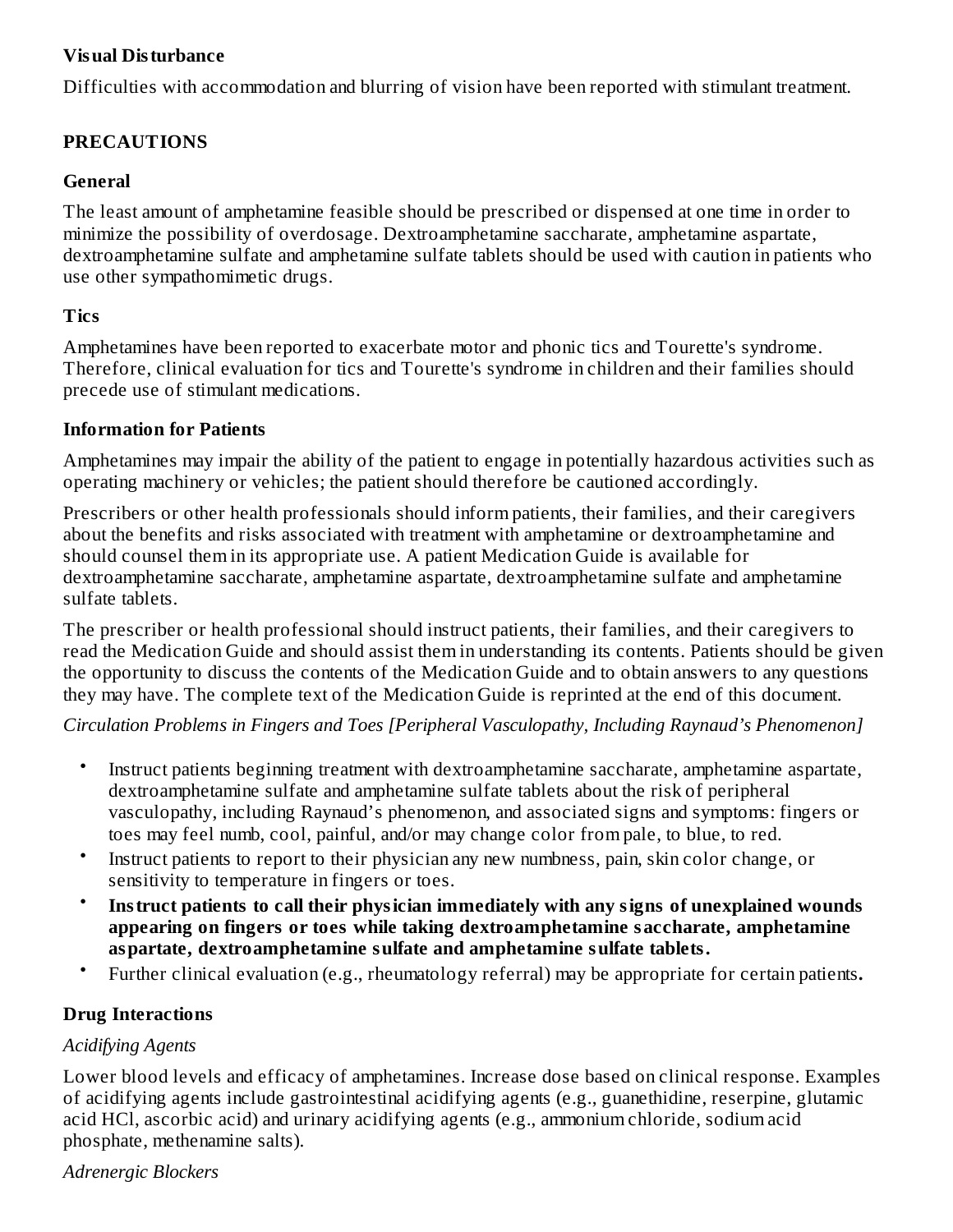Adrenergic blockers are inhibited by amphetamines.

### *Alkalinizing Agents*

Increase blood levels and potentiate the action of amphetamine. Co-administration of dextroamphetamine saccharate, amphetamine aspartate, dextroamphetamine sulfate and amphetamine sulfate tablets and gastrointestinal alkalinizing agents should be avoided. Examples of alkalinizing agents include gastrointestinal alkalinizing agents (e.g., sodium bicarbonate) and urinary alkalinizing agents (e.g. acetazolamide, some thiazides).

### *Tricyclic Antidepressants*

May enhance the activity of tricyclic or sympathomimetic agents causing striking and sustained increases in the concentration of d-amphetamine in the brain; cardiovascular effects can be potentiated. Monitor frequently and adjust or use alternative therapy based on clinical response. Examples of tricyclic antidepressants include desipramine, protriptyline.

### *CYP2D6 Inhibitors*

The concomitant use of dextroamphetamine saccharate, amphetamine aspartate, dextroamphetamine sulfate and amphetamine sulfate tablets and CYP2D6 inhibitors may increase the exposure of dextroamphetamine saccharate, amphetamine aspartate, dextroamphetamine sulfate and amphetamine sulfate tablets compared to the use of the drug alone and increase the risk of serotonin syndrome. Initiate with lower doses and monitor patients for signs and symptoms of serotonin syndrome particularly during dextroamphetamine saccharate, amphetamine aspartate, dextroamphetamine sulfate and amphetamine sulfate tablets initiation and after a dosage increase. If serotonin syndrome occurs, discontinue dextroamphetamine saccharate, amphetamine aspartate, dextroamphetamine sulfate and amphetamine sulfate tablets and the CYP2D6 inhibitor [see WARNINGS, OVERDOSAGE]. Examples of CYP2D6 Inhibitors include paroxetine and fluoxetine (also serotonergic drugs), quinidine, ritonavir.

### *Serotonergic Drugs*

The concomitant use of dextroamphetamine saccharate, amphetamine aspartate, dextroamphetamine sulfate and amphetamine sulfate tablets and serotonergic drugs increases the risk of serotonin syndrome. Initiate with lower doses and monitor patients for signs and symptoms of serotonin syndrome, particularly during dextroamphetamine saccharate, amphetamine aspartate, dextroamphetamine sulfate and amphetamine sulfate tablets initiation or dosage increase. If serotonin syndrome occurs, discontinue dextroamphetamine saccharate, amphetamine aspartate, dextroamphetamine sulfate and amphetamine sulfate tablets and the concomitant serotonergic drug(s) [see **WARNINGS**and **PRECAUTIONS**]. Examples of serotonergic drugs include selective serotonin reuptake inhibitors (SSRI), serotonin norepinephrine reuptake inhibitors (SNRI), triptans, tricyclic antidepressants, fentanyl, lithium, tramadol, tryptophan, buspirone, St. John's Wort.

## *MAO Inhibitors*

Concomitant use of MAOIs and CNS stimulants can cause hypertensive crisis. Potential outcomes include death, stroke, myocardial infarction, aortic dissection, ophthalmological complications, eclampsia, pulmonary edema, and renal failure. Do not administer dextroamphetamine saccharate, amphetamine aspartate, dextroamphetamine sulfate and amphetamine sulfate tablets concomitantly or within 14 days after discontinuing MAOI [see **CONTRAINDICATIONS** and **WARNINGS**]. Examples of MAOIs include selegiline, tranylcypromine, isocarboxazid, phenelzine, linezolid, methylene blue.

### *Antihistamines*

Amphetamines may counteract the sedative effect of antihistamines.

### *Antihypertensives*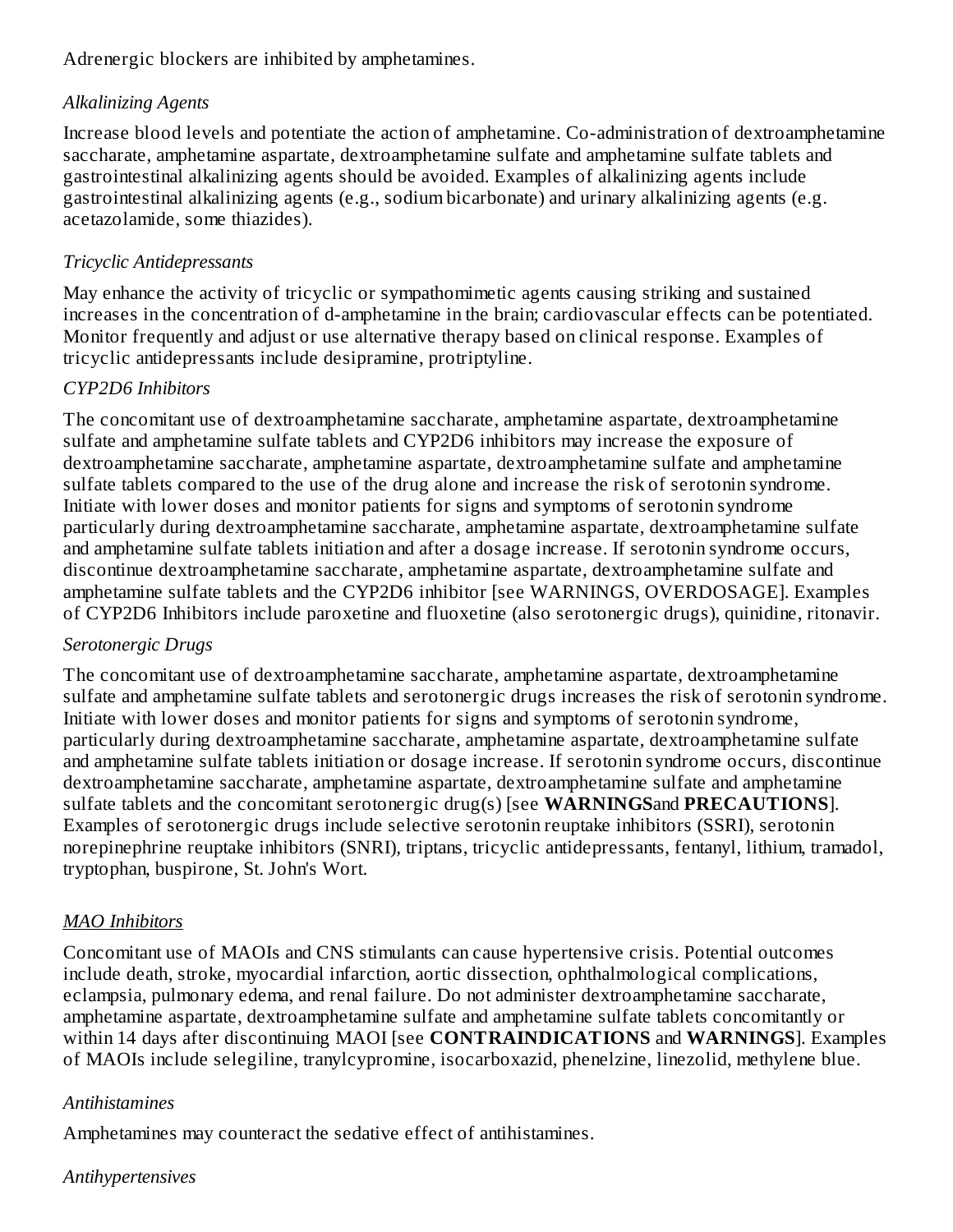Amphetamines may antagonize the hypotensive effects of antihypertensives.

## *Chlorpromazine*

Chlorpromazine blocks dopamine and norepinephrine receptors, thus inhibiting the central stimulant effects of amphetamines, and can be used to treat amphetamine poisoning.

### *Ethosuximide*

Amphetamines may delay intestinal absorption of ethosuximide.

#### *Haloperidol*

Haloperidol blocks dopamine receptors, thus inhibiting the central stimulant effects of amphetamines.

#### *Lithium Carbonate*

The anorectic and stimulatory effects of amphetamines may be inhibited by lithium carbonate.

#### *Meperidine*

Amphetamines potentiate the analgesic effect of meperidine.

#### *Methenamine Therapy*

Urinary excretion of amphetamines is increased, and efficacy is reduced, by acidifying agents used in methenamine therapy.

#### *Norepinephrine*

Amphetamines enhance the adrenergic effect of norepinephrine.

### *Phenobarbital*

Amphetamines may delay intestinal absorption of phenobarbital; coadministration of phenobarbital may produce a synergistic anticonvulsant action.

#### *Phenytoin*

Amphetamines may delay intestinal absorption of phenytoin; coadministration of phenytoin may produce a synergistic anticonvulsant action.

### *Propoxyphene*

In cases of propoxyphene overdosage, amphetamine CNS stimulation is potentiated and fatal convulsions can occur.

### *Proton Pump Inhibitors*

Time to maximum concentration (T $_{\rm max}$ ) of amphetamine is decreased compared to when administered alone. Monitor patients for changes in clinical effect and adjust therapy based on clinical response. An example of a proton pump inhibitor is omeprazole.

#### *Veratrum Alkaloids*

Amphetamines inhibit the hypotensive effect of veratrum alkaloids.

### **Drug/Laboratory Test Interactions**

Amphetamines can cause a significant elevation in plasma corticosteroid levels. This increase is greatest in the evening. Amphetamines may interfere with urinary steroid determinations.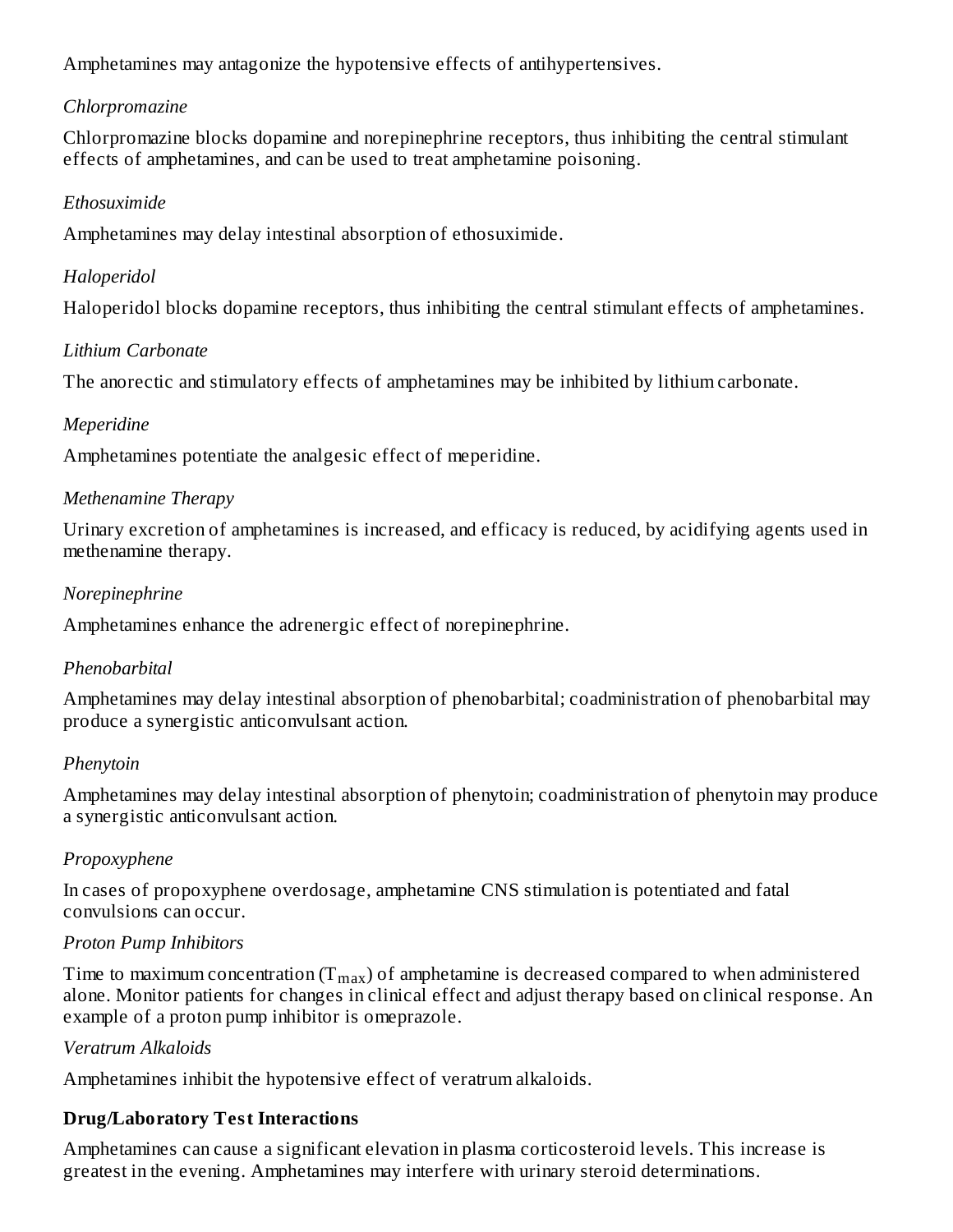### **Carcinogenesis/Mutagenesis and Impairment of Fertility**

No evidence of carcinogenicity was found in studies in which d,l-amphetamine (enantiomer ratio of 1:1) was administered to mice and rats in the diet for 2 years at doses of up to 30 mg/kg/day in male mice, 19 mg/kg/day in female mice, and 5 mg/kg/day in male and female rats. These doses are approximately 2.4, 1.5, and 0.8 times, respectively, the maximum recommended human dose of 30 mg/day [child] on a  $mg/m<sup>2</sup>$  body surface area basis.

Amphetamine, in the enantiomer ratio present in dextroamphetamine saccharate, amphetamine aspartate, dextroamphetamine sulfate and amphetamine sulfate tablets (immediate-release) (d- to l- ratio of 3:1), was not clastogenic in the mouse bone marrow micronucleus test *in vivo* and was negative when tested in the E. coli component of the Ames test *in vitro*. D,l-Amphetamine (1:1 enantiomer ratio) has been reported to produce a positive response in the mouse bone marrow micronucleus test, an equivocal response in the Ames test, and negative responses in the *in vitro* sister chromatid exchange and chromosomal aberration assays.

Amphetamine, in the enantiomer ratio present in dextroamphetamine saccharate, amphetamine aspartate, dextroamphetamine sulfate and amphetamine sulfate tablets (immediate-release) (d- to l- ratio of 3:1), did not adversely affect fertility or early embryonic development in the rat at doses of up to 20 mg/kg/day (approximately 5 times the maximum recommended human dose of 30 mg/day on a mg/m<sup>2</sup> body surface area basis).

# **Pregnancy**

## *Teratogenic Effects*

## Pregnancy Category C

Amphetamine, in the enantiomer ratio present in dextroamphetamine saccharate, amphetamine aspartate, dextroamphetamine sulfate and amphetamine sulfate tablets (d- to l- ratio of 3:1), had no apparent effects on embryofetal morphological development or survival when orally administered to pregnant rats and rabbits throughout the period of organogenesis at doses of up to 6 and 16 mg/kg/day, respectively. These doses are approximately 1.5 and 8 times, respectively, the maximum recommended human dose of 30 mg/day [child] on a mg/m<sup>2</sup> body surface area basis. Fetal malformations and death have been reported in mice following parenteral administration of d-amphetamine doses of 50 mg/kg/day (approximately 6 times that of a human dose of 30 mg/day [child] on a mg/m<sup>2</sup> basis) or greater to pregnant animals. Administration of these doses was also associated with severe maternal toxicity.

A number of studies in rodents indicate that prenatal or early postnatal exposure to amphetamine (d- or d,l-), at doses similar to those used clinically, can result in long-term neurochemical and behavioral alterations. Reported behavioral effects include learning and memory deficits, altered locomotor activity, and changes in sexual function.

There are no adequate and well-controlled studies in pregnant women. There has been one report of severe congenital bony deformity, tracheo-esophageal fistula, and anal atresia (vater association) in a baby born to a woman who took dextroamphetamine sulfate with lovastatin during the first trimester of pregnancy. Amphetamines should be used during pregnancy only if the potential benefit justifies the potential risk to the fetus.

## *Nonteratogenic Effects*

Infants born to mothers dependent on amphetamines have an increased risk of premature delivery and low birth weight. Also, these infants may experience symptoms of withdrawal as demonstrated by dysphoria, including agitation, and significant lassitude.

## **Usage in Nursing Mothers**

Amphetamines are excreted in human milk. Mothers taking amphetamines should be advised to refrain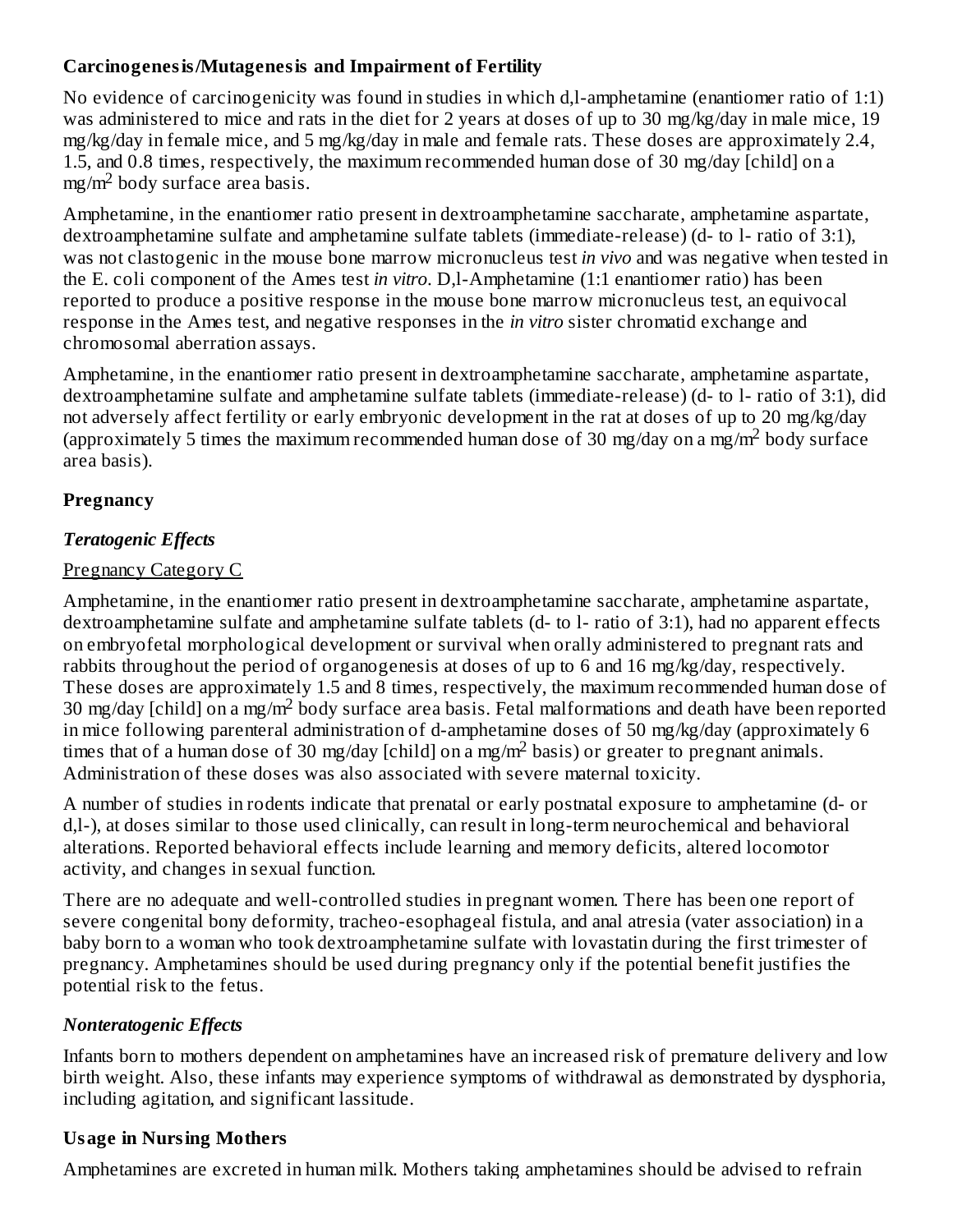### from nursing.

### **Pediatric Us e**

Long-term effects of amphetamines in children have not been well established. Amphetamines are not recommended for use in children under 3 years of age with Attention Deficit Hyperactivity Disorder described under **INDICATIONS AND USAGE.**

### **Geriatric Us e**

Dextroamphetamine saccharate, amphetamine aspartate, dextroamphetamine sulfate and amphetamine sulfate tablets have not been studied in the geriatric population.

### **ADVERSE REACTIONS**

### **Cardiovas cular**

Palpitations, tachycardia, elevation of blood pressure, sudden death, myocardial infarction. There have been isolated reports of cardiomyopathy associated with chronic amphetamine use.

#### **Central Nervous System**

Psychotic episodes at recommended doses, overstimulation, restlessness, irritability, euphoria, dyskinesia, dysphoria, depression, tremor, tics, aggression, anger, logorrhea, dermatillomania.

### **Eye Disorders**

Vision blurred, mydriasis.

### **Gastrointestinal**

Dryness of the mouth, unpleasant taste, diarrhea, constipation, other gastrointestinal disturbances. Anorexia and weight loss may occur as undesirable effects.

### **Allergic**

Urticaria, rash, hypersensitivity reactions including angioedema and anaphylaxis. Serious skin rashes, including Stevens-Johnson syndrome and toxic epidermal necrolysis have been reported.

### **Endocrine**

Impotence, changes in libido, frequent or prolonged erections.

### **Skin**

Alopecia.

### **Mus culoskeletal**

Rhabdomyolysis.

### **DRUG ABUSE AND DEPENDENCE**

Dextroamphetamine saccharate, amphetamine aspartate, dextroampetamine sulfate and amphetamine sulfate are a Schedule II controlled substance.

Amphetamines have been extensively abused. Tolerance, extreme psychological dependence, and severe social disability have occurred. There are reports of patients who have increased the dosage to levels many times higher than recommended. Abrupt cessation following prolonged high dosage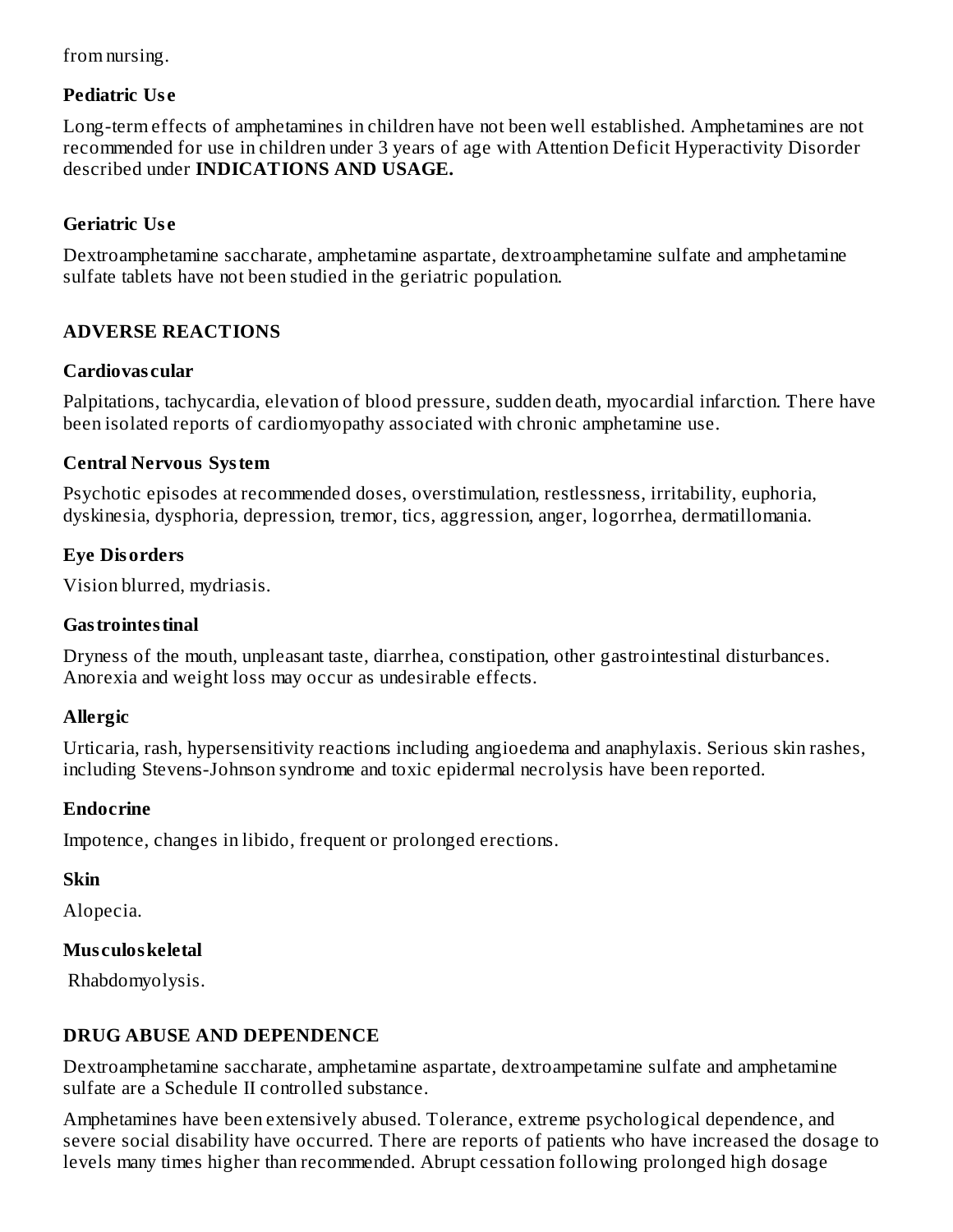administration results in extreme fatigue and mental depression; changes are also noted on the sleep EEG. Manifestations of chronic intoxication with amphetamines include severe dermatoses, marked insomnia, irritability, hyperactivity, and personality changes. The most severe manifestation of chronic intoxication is psychosis, often clinically indistinguishable from schizophrenia.

## **OVERDOSAGE**

Manifestations of amphetamine overdose include restlessness, tremor, hyperreflexia, rapid respiration, confusion, assaultiveness, hallucinations, panic states, hyperpyrexia and rhabdomyolysis. Fatigue and depression usually follow the central nervous system stimulation. Serotonin syndrome has also been reported. Cardiovascular effects include arrhythmias, hypertension or hypotension and circulatory collapse. Gastrointestinal symptoms include nausea, vomiting, diarrhea and abdominal cramps. Fatal poisoning is usually preceded by convulsions and coma.

### **Treatment**

Consult with a Certified Poison Control Center for up to date guidance and advice.

### **DOSAGE AND ADMINISTRATION**

Regardless of indication, amphetamines should be administered at the lowest effective dosage, and dosage should be individually adjusted according to the therapeutic needs and response of the patient. Late evening doses should be avoided because of the resulting insomnia.

### **Attention Deficit Hyperactivity Disorder**

Not recommended for children under 3 years of age. In children from 3 to 5 years of age, start with 2.5 mg daily; daily dosage may be raised in increments of 2.5 mg at weekly intervals until optimal response is obtained.

In children 6 years of age and older, start with 5 mg once or twice daily; daily dosage may be raised in increments of 5 mg at weekly intervals until optimal response is obtained. Only in rare cases will it be necessary to exceed a total of 40 mg per day. Give first dose on awakening; additional doses (1 or 2) at intervals of 4 to 6 hours.

Where possible, drug administration should be interrupted occasionally to determine if there is a recurrence of behavioral symptoms sufficient to require continued therapy.

### **Narcolepsy**

Usual dose 5 mg to 60 mg per day in divided doses, depending on the individual patient response.

Narcolepsy seldom occurs in children under 12 years of age; however, when it does, dextroamphetamine sulfate may be used. The suggested initial dose for patients aged 6 to 12 is 5 mg daily; daily dose may be raised in increments of 5 mg at weekly intervals until optimal response is obtained. In patients 12 years of age and older, start with 10 mg daily; daily dosage may be raised in increments of 10 mg at weekly intervals until optimal response is obtained. If bothersome adverse reactions appear (e.g., insomnia or anorexia), dosage should be reduced. Give first dose on awakening; additional doses (1 or 2) at intervals of 4 to 6 hours.

### **HOW SUPPLIED**

Dextroamphetamine saccharate, amphetamine aspartate, dextroamphetamine sulfate and amphetamine sulfate tablets (Mixed Salts of a Single Entity Amphetamine Product) is supplied as follows:

**5 mg:** Blue, round flat-faced beveled edge tablets, debossed **"є"** above **"339"** on one side and quadrisect on the other side. They are available in bottles of 100 tablets (NDC 42806-339-01).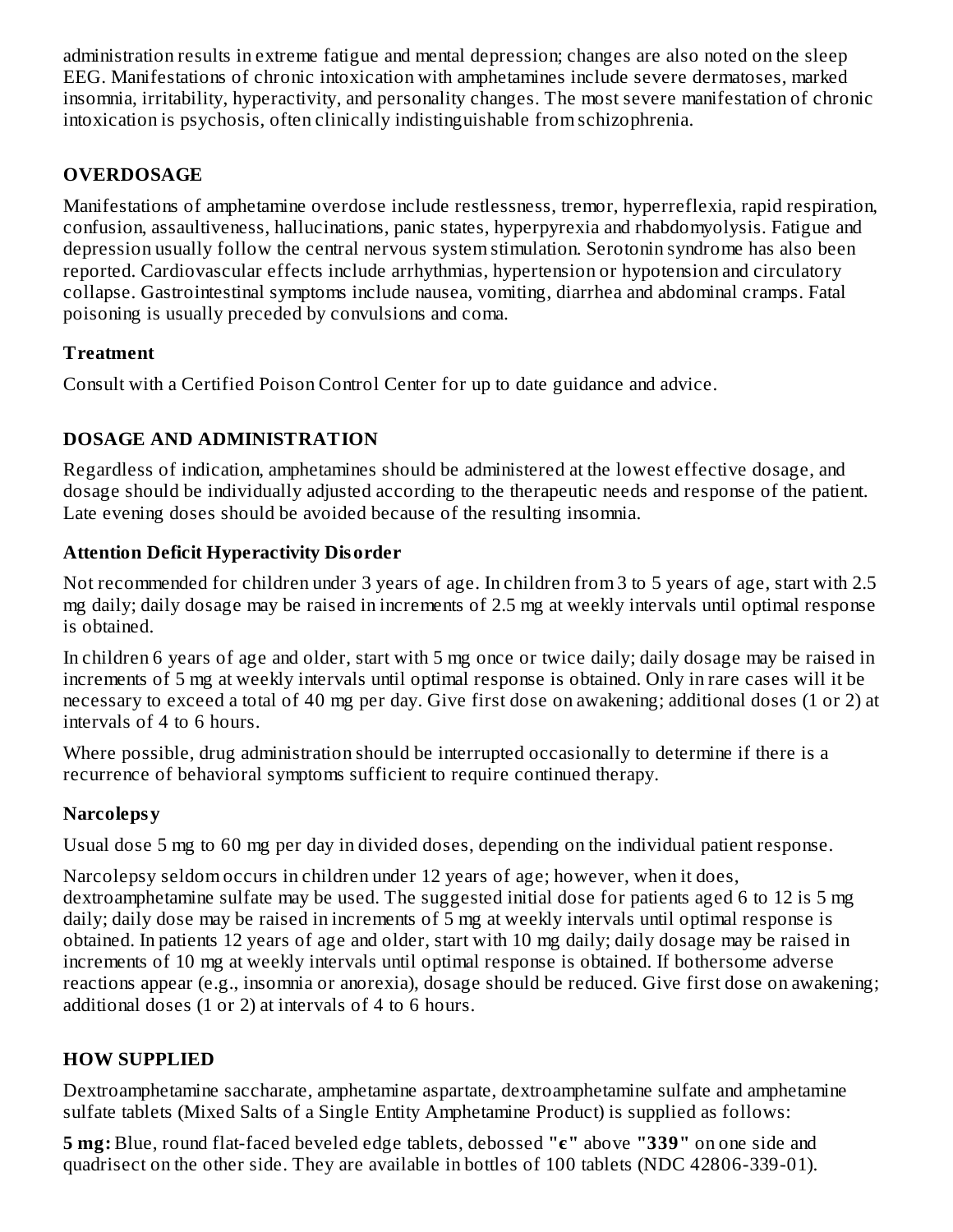**10 mg:** Blue, round biconvex tablets, debossed "**є**" above "**341**" on one side and quadrisect on the other side. They are available in bottles of 100 tablets (NDC 42806-341-01)

**15 mg:** Pink, oval-shaped tablets, debossed **" є343"** on one side and a full and partial bisect on the other side. They are available in bottles of 100 tablets (NDC 42806-343-01)

**20 mg:** Pink, round biconvex tablets, debossed "**є**" above "**344**" on one side and quadrisect on the other side. They are available in bottles of 100 tablets (NDC 42806-344-01).

**30 mg:** Pink, round flat-faced beveled edge tablets, debossed **"є"** above **"345"** on one side and quadrisect on the other side. They are available in bottles of 100 tablets (NDC 42806-345-01).

Dispense in a tightly-closed, light-resistant container as defined in the USP, with a child-resistant closure, as required.

Store at 20° to 25°C (68° to 77°F). (See USP Controlled Room Temperature).

Distributed by: **Epic Pharma, LLC** Laurelton, NY 11413

Rev. 02-2019-00 MF339REV02/19 OE2729

### **MEDICATION GUIDE DEXTROAMPHETAMINE SACCHARATE, AMPHETAMINE ASPARTATE, DEXTROAMPHETAMINE SULFATE AND AMPHETAMINE SULFATE TABLETS CII**

(DEX-troe-am-FET-uh-meen SACK-uh-rate, am-FET-uh-meen ass-PAR-tate, DEX-troe-am-FET-uhmeen SULL-fate, and am-FET-uh-meen SULL-fate)

#### **Rx only**

Read the Medication Guide that comes with dextroamphetamine saccharate, amphetamine aspartate, dextroamphetamine sulfate and amphetamine sulfate tablets before you or your child starts taking it and each time you get a refill. There may be new information. This Medication Guide does not take the place of talking to your doctor about you or your child's treatment with dextroamphetamine saccharate, amphetamine aspartate, dextroamphetamine sulfate and amphetamine sulfate tablets.

**What is the most important information I should know about dextroamphetamine saccharate, amphetamine aspartate, dextroamphetamine sulfate and amphetamine sulfate tablets?**

**The following have been reported with us e of dextroamphetamine saccharate, amphetamine aspartate, dextroamphetamine sulfate and amphetamine sulfate tablets and other stimulant medicines.**

### **1. Heart-Related Problems:**

•**sudden death in patients who have heart problems or heart defects**•**stroke and heart attack in adults**•**increas ed blood pressure and heart rate**

Tell your doctor if you or your child have any heart problems, heart defects, high blood pressure, or a family history of these problems.

Your doctor should check you or your child carefully for heart problems before starting dextroamphetamine saccharate, amphetamine aspartate, dextroamphetamine sulfate and amphetamine sulfate tablets.

Your doctor should check your or your child's blood pressure and heart rate regularly during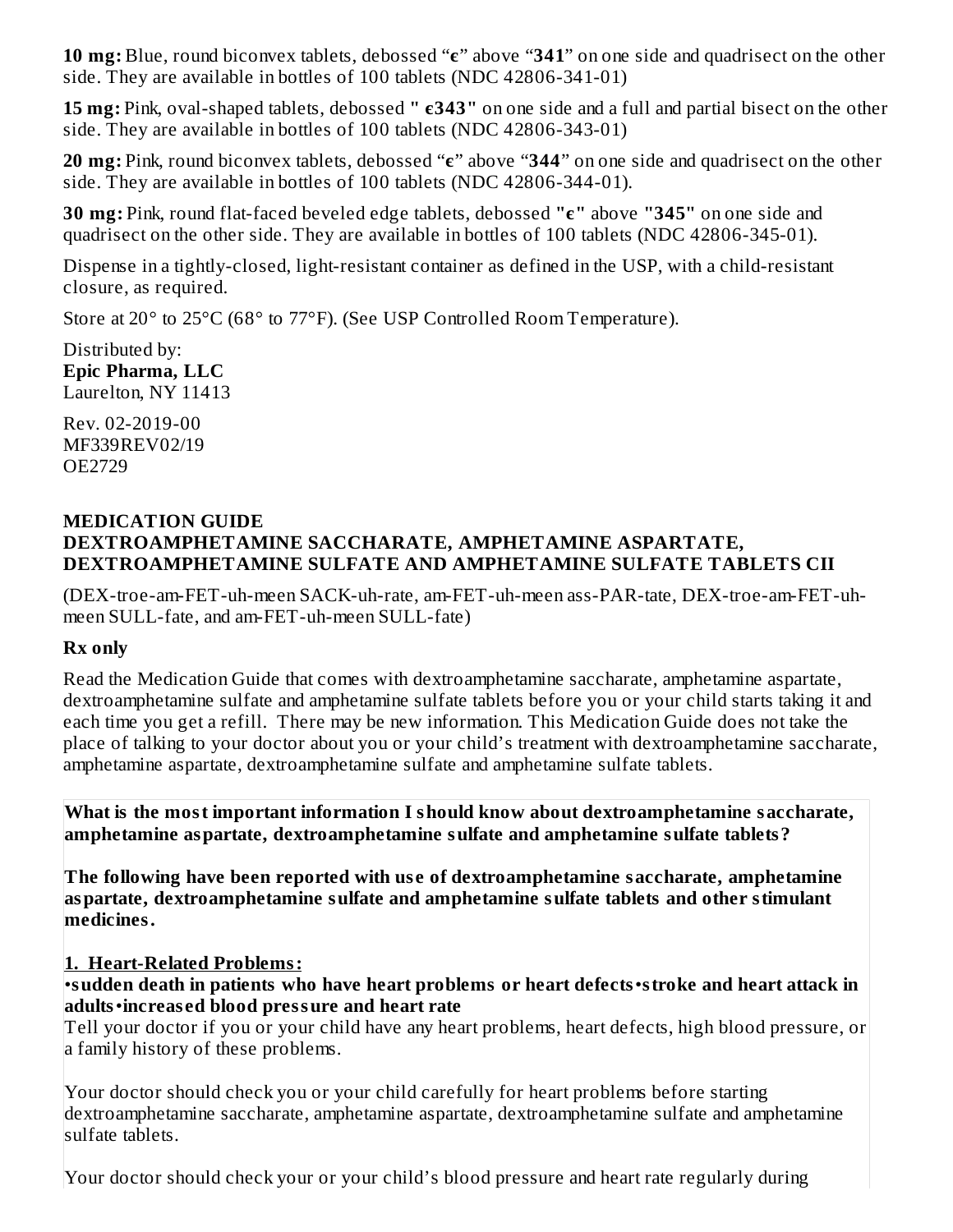treatment with dextroamphetamine saccharate, amphetamine aspartate, dextroamphetamine sulfate and amphetamine sulfate tablets.

 $\vert$ Call your doctor right away if you or your child have any signs of heart problems such as chest **pain, shortness of breath, or fainting while taking dextroamphetamine saccharate, amphetamine aspartate, dextroamphetamine sulfate and amphetamine sulfate tablets.**

**2. Mental (Psychiatric) Problems:**

**All Patients**

•**new or wors e behavior and thought problems**•**new or wors e bipolar illness**•**new or wors e aggressive behavior or hostility**

### **Children and Teenagers**

•new psychotic symptoms (such as hearing voices, believing things that are not true, are suspicious) or new manic symptoms

Tell your doctor about any mental problems you or your child have, or about a family history of suicide, bipolar illness, or depression.

**Call your doctor right away if you or your child have any new or wors ening mental symptoms or problems while taking dextroamphetamine saccharate, amphetamine aspartate, dextroamphetamine sulfate and amphetamine sulfate tablets, especially s eeing or hearing things that are not real, believing things that are not real, or are suspicious.**

**3. Circulation problems in fingers and toes [Peripheral Vas culopathy, including Raynaud's phenomenon**]:

•fingers or toes may feel numb, cool, painful, and/or may change color from pale, to blue, to red Tell your doctor if you have or your child has numbness, pain, skin color change, or sensitivity to temperature in the fingers or toes.

**Call your doctor right away if you have or your child has any signs of unexplained wounds appearing on fingers or toes while taking dextroamphetamine saccharate, amphetamine aspartate, dextroamphetamine sulfate and amphetamine sulfate tablets.**

#### **What are dextroamphetamine saccharate, amphetamine aspartate, dextroamphetamine sulfate and amphetamine sulfate tablets?**

Dextroamphetamine saccharate, amphetamine aspartate, dextroamphetamine sulfate and amphetamine sulfate tablets are a central nervous system stimulant prescription medicine. **It is us ed for the treatment of Attention-Deficit Hyperactivity Disorder (ADHD).**

Dextroamphetamine saccharate, amphetamine aspartate, dextroamphetamine sulfate and amphetamine sulfate tablets may help increase attention and decrease impulsiveness and hyperactivity in patients with ADHD.

Dextroamphetamine saccharate, amphetamine aspartate, dextroamphetamine sulfate and amphetamine sulfate tablets should be used as a part of a total treatment program for ADHD that may include counseling or other therapies.

Dextroamphetamine saccharate, amphetamine aspartate, dextroamphetamine sulfate and amphetamine sulfate tablets are also used in the treatment of a sleep disorder called narcolepsy.

**Dextroamphetamine saccharate, amphetamine aspartate, dextroamphetamine sulfate and amphetamine sulfate tablets are a federally controlled substance (CII) becaus e it can be abus ed or lead to dependence. Keep dextroamphetamine saccharate, amphetamine aspartate, dextroamphetamine sulfate and amphetamine sulfate tablets in a safe place to prevent misus e and abus e. Selling or giving away dextroamphetamine saccharate, amphetamine aspartate,**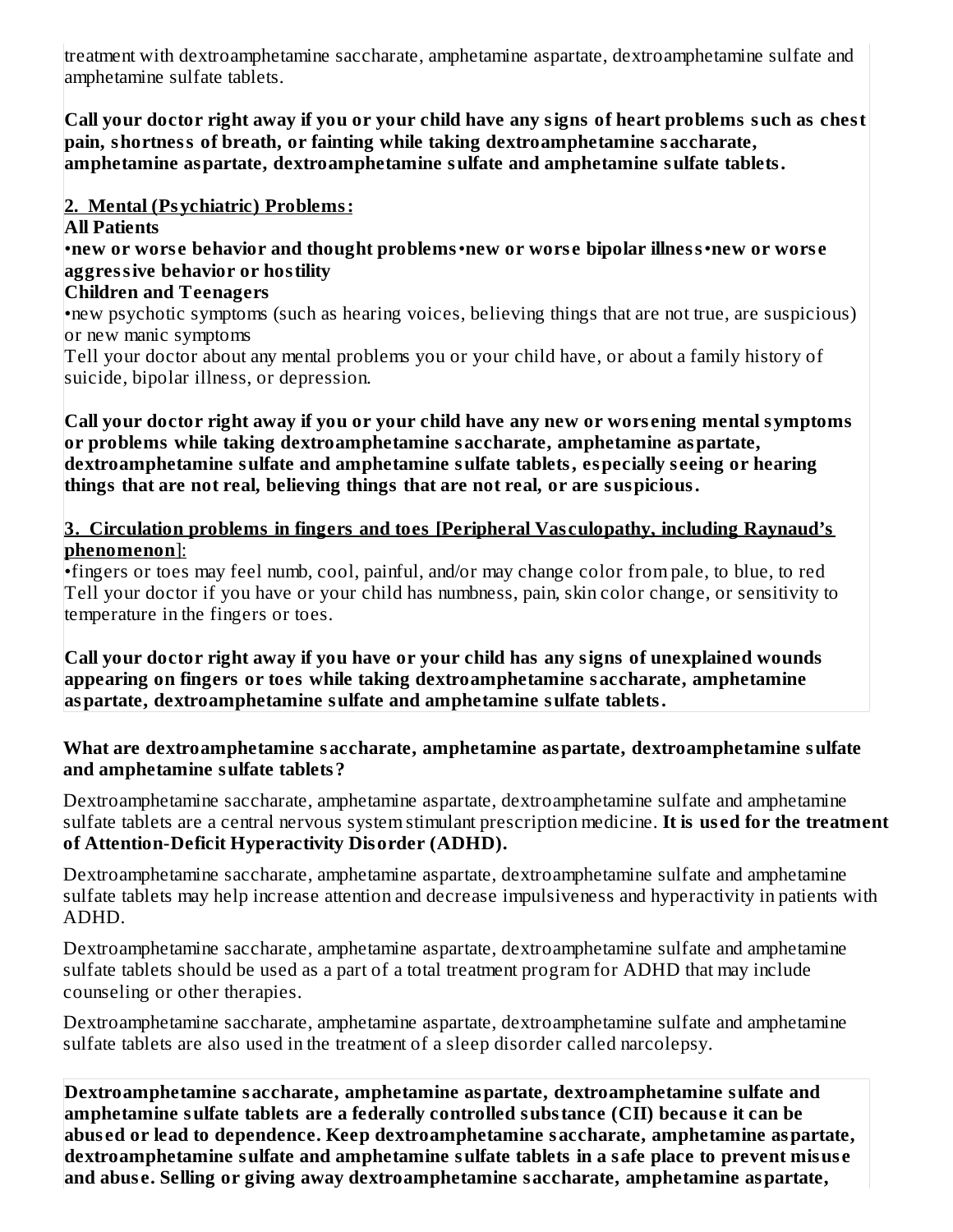#### **dextroamphetamine sulfate and amphetamine sulfate tablets may harm others, and is against the law.**

Tell your doctor if you or your child have (or have a family history of) ever abused or been dependent on alcohol, prescription medicines or street drugs.

#### **Who should not take dextroamphetamine saccharate, amphetamine aspartate, dextroamphetamine sulfate and amphetamine sulfate tablets?**

#### **Dextroamphetamine saccharate, amphetamine aspartate, dextroamphetamine sulfate and amphetamine sulfate tablets should not be taken if you or your child:**

•have heart disease or hardening of the arteries•have moderate to severe high blood pressure•have hyperthyroidism•have an eye problem called glaucoma•are very anxious, tense, or agitated•have a history of drug abuse•are taking or have taken within the past 14 days an anti-depression medicine called a monoamine oxidase inhibitor or MAOI•are sensitive to, allergic to, or had a reaction to other stimulant medicines

Dextroamphetamine saccharate, amphetamine aspartate, dextroamphetamine sulfate and amphetamine sulfate tablets are not recommended for use in children less than 3 years old.

#### **Dextroamphetamine saccharate, amphetamine aspartate, dextroamphetamine sulfate and amphetamine sulfate tablets may not be right for you or your child. Before starting dextroamphetamine saccharate, amphetamine aspartate, dextroamphetamine sulfate and amphetamine sulfate tablets tell your or your child's doctor about all health conditions (or a family history of) including:**

•heart problems, heart defects, high blood pressure•mental problems including psychosis, mania, bipolar illness, or depression•tics or Tourette's syndrome•liver or kidney problems•thyroid problems•seizures or have had an abnormal brain wave test (EEG)•circulation problems in fingers and toes

Tell your doctor if you or your child are pregnant, planning to become pregnant, or breastfeeding.

#### **Can dextroamphetamine saccharate, amphetamine aspartate, dextroamphetamine sulfate and amphetamine sulfate tablets be taken with other medicines?**

Tell your doctor about all of the medicines that you or your child take including prescription and **nonpres cription medicines, vitamins, and herbal supplements.** Dextroamphetamine saccharate, amphetamine aspartate, dextroamphetamine sulfate and amphetamine sulfate tablets and some medicines may interact with each other and cause serious side effects. Sometimes the doses of other medicines will need to be adjusted while taking dextroamphetamine saccharate, amphetamine aspartate, dextroamphetamine sulfate and amphetamine sulfate tablets.

Your doctor will decide whether dextroamphetamine saccharate, amphetamine aspartate, dextroamphetamine sulfate and amphetamine sulfate tablets can be taken with other medicines.

### **Especially tell your doctor if you or your child take:**

•anti-depression medicines including MAOIs•blood pressure medicines•seizure medicines•blood thinner medicines•cold or allergy medicines that contain decongestants•stomach acid medicines

Know the medicines that you or your child take. Keep a list of your medicines with you to show your doctor and pharmacist.

**Do not start any new medicine while taking dextroamphetamine saccharate, amphetamine aspartate, dextroamphetamine sulfate and amphetamine sulfate tablets without talking to your doctor first.**

**How should dextroamphetamine saccharate, amphetamine aspartate, dextroamphetamine sulfate and amphetamine sulfate tablets be taken?**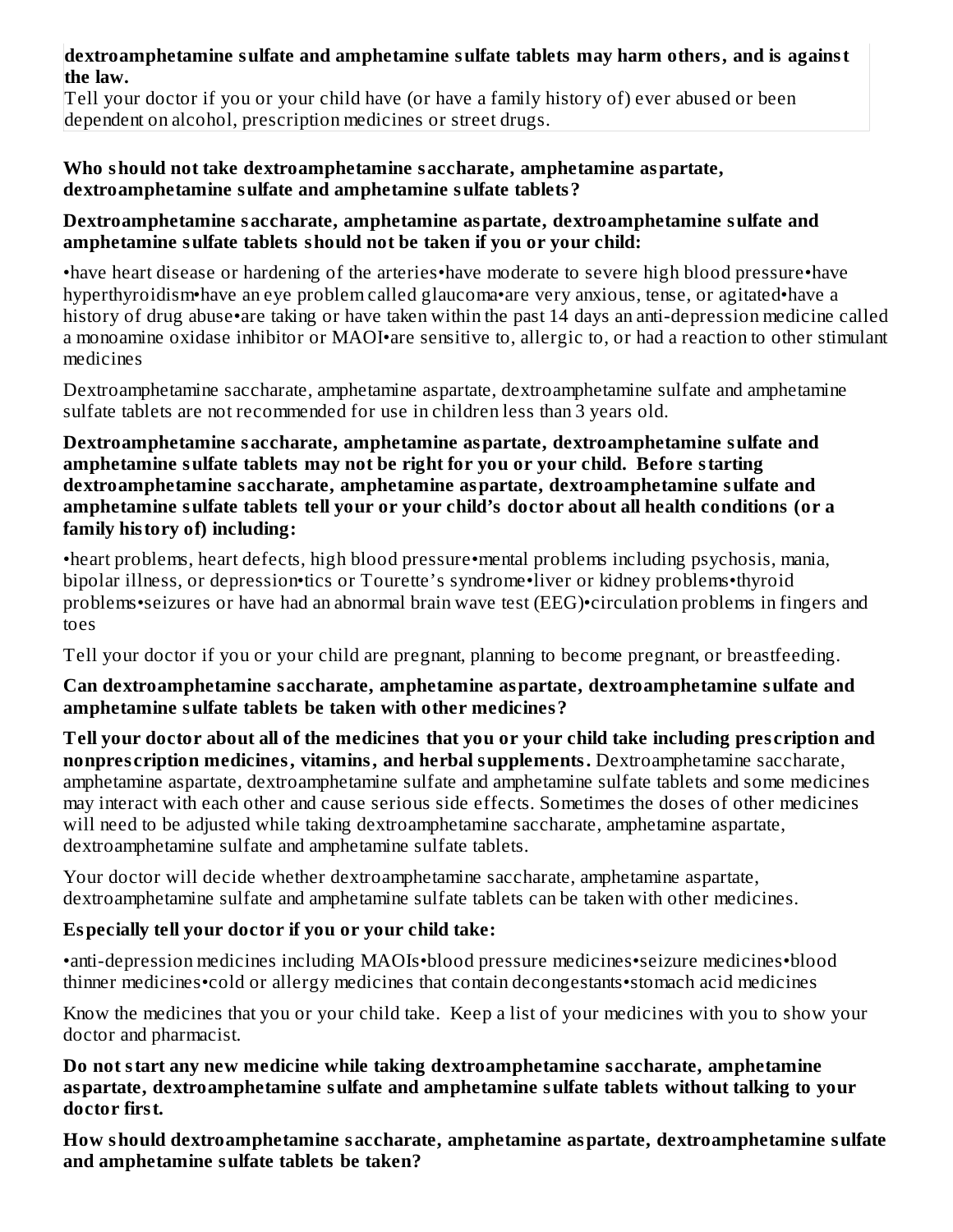•**Take dextroamphetamine saccharate, amphetamine aspartate, dextroamphetamine sulfate and amphetamine sulfate tablets exactly as pres cribed.** Your doctor may adjust the dose until it is right for you or your child.•Dextroamphetamine saccharate, amphetamine aspartate, dextroamphetamine sulfate and amphetamine sulfate tablets are usually taken two to three times a day. The first dose is usually taken when you first wake in the morning. One or two more doses may be taken during the day, 4 to 6 hours apart.•Dextroamphetamine saccharate, amphetamine aspartate, dextroamphetamine sulfate and amphetamine sulfate tablets can be taken with or without food.•From time to time, your doctor may stop dextroamphetamine saccharate, amphetamine aspartate, dextroamphetamine sulfate and amphetamine sulfate tablets treatment for a while to check ADHD symptoms.•Your doctor may do regular checks of the blood, heart, and blood pressure while taking dextroamphetamine saccharate, amphetamine aspartate, dextroamphetamine sulfate and amphetamine sulfate tablets. Children should have their height and weight checked often while taking dextroamphetamine saccharate, amphetamine aspartate, dextroamphetamine sulfate and amphetamine sulfate tablets. Dextroamphetamine saccharate, amphetamine aspartate, dextroamphetamine sulfate and amphetamine sulfate tablets treatment may be stopped if a problem is found during these check-ups.•**If you or your child takes too much dextroamphetamine saccharate, amphetamine aspartate, dextroamphetamine sulfate and amphetamine sulfate tablets or overdos es, call your doctor or poison control center right away, or get emergency treatment.**

**What are possible side effects of dextroamphetamine saccharate, amphetamine aspartate, dextroamphetamine sulfate and amphetamine sulfate tablets?**

See **"What is the most important information I should know about dextroamphetamine saccharate, amphetamine aspartate, dextroamphetamine sulfate and amphetamine sulfate tablets?"** for information on reported heart and mental problems.

#### **Other s erious side effects include:**

- slowing of growth (height and weight) in children
- seizures, mainly in patients with a history of seizures
- eyesight changes or blurred vision
- Serotonin syndrome. A potentially life-threatening problem called serotonin syndrome can happen when medicines such as dextroamphetamine saccharate, amphetamine aspartate, dextroamphetamine sulfate and amphetamine sulfate tablets are taken with certain other medicines. Symptoms of serotonin syndrome may include:
- agitation, hallucinations, coma or other changes in mental status
- problems controlling your movements or muscle twitching
- fast heartbeat
- high or low blood pressure
- sweating or fever
- nausea or vomiting
- diarrhea
- muscle stiffness or tightness

### **Common side effects include:**

- stomach ache
- decreased appetite
- nervousness

Dextroamphetamine saccharate, amphetamine aspartate, dextroamphetamine sulfate and amphetamine sulfate tablets may affect your or your child's ability to drive or do other dangerous activities.

Talk to your doctor if you or your child have side effects that are bothersome or do not go away.

This is not a complete list of possible side effects. Ask your doctor or pharmacist for more information.

### **Call your doctor for medical advice about side effects. You may report side effects to FDA at 1-**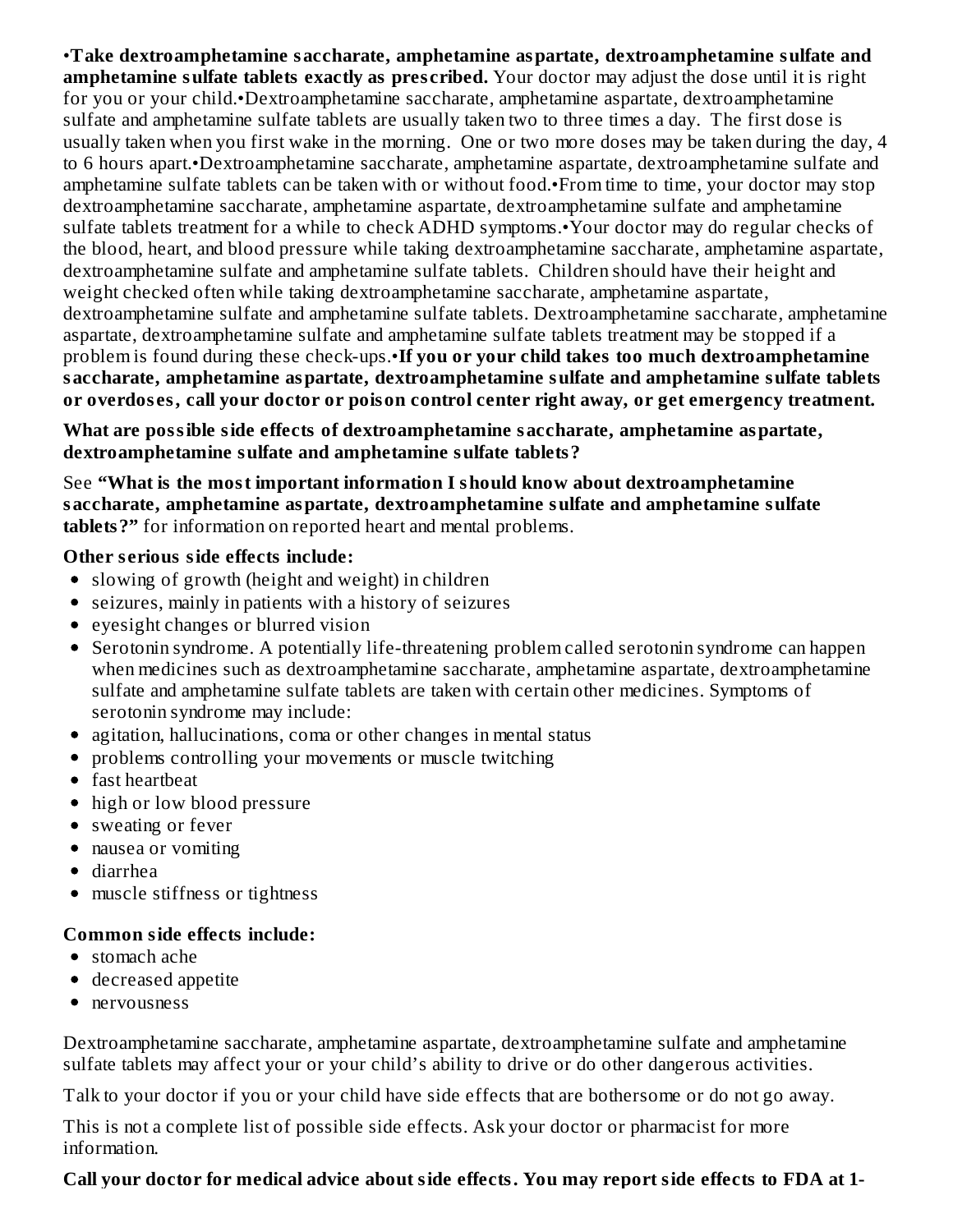#### **Call your doctor for medical advice about side effects. You may report side effects to FDA at 1- 800-FDA-1088.**

#### **How should I store dextroamphetamine saccharate, amphetamine aspartate, dextroamphetamine sulfate and amphetamine sulfate tablets?**

•Store in a safe place at room temperature, 20° to 25°C (68° to 77°F).•**Keep dextroamphetamine saccharate, amphetamine aspartate, dextroamphetamine sulfate and amphetamine sulfate tablets and all medicines out of the reach of children.**

#### **General information about dextroamphetamine saccharate, amphetamine aspartate, dextroamphetamine sulfate and amphetamine sulfate tablets.**

Medicines are sometimes prescribed for purposes other than those listed in a Medication Guide. Do not use dextroamphetamine saccharate, amphetamine aspartate, dextroamphetamine sulfate and amphetamine sulfate tablets for a condition for which it was not prescribed. Do not give dextroamphetamine saccharate, amphetamine aspartate, dextroamphetamine sulfate and amphetamine sulfate tablets to other people, even if they have the same condition. It may harm them and it is against the law. This Medication Guide summarizes the most important information about dextroamphetamine saccharate, amphetamine aspartate, dextroamphetamine sulfate and amphetamine sulfate tablets. If you would like more information, talk with your doctor. You can ask your doctor or pharmacist for information about dextroamphetamine saccharate, amphetamine aspartate, dextroamphetamine sulfate and amphetamine sulfate tablets that was written for healthcare professionals. For more information about dextroamphetamine saccharate, amphetamine aspartate, dextroamphetamine sulfate and amphetamine sulfate tablets please contact Epic Pharma, LLC at 1-888-374-2791.

### **What are the ingredients in dextroamphetamine saccharate, amphetamine aspartate, dextroamphetamine sulfate and amphetamine sulfate tablets?**

**Active Ingredients:** dextroamphetamine saccharate, amphetamine aspartate monohydrate, dextroamphetamine sulfate, USP, and amphetamine sulfate, USP.

**Inactive Ingredients:** lactose monohydrate, magnesium stearate, microcrystalline cellulose, and pregelatinized starch.

The 5 mg and 10 mg also contain FD&C Blue #2 Aluminum Lake. The 15 mg, 20 mg and 30 mg also contain D&C Red # 27 Aluminum Lake as a color additive.

This Medication Guide has been approved by the U.S. Food and Drug Administration.

For additional copies of the printed patient information/medication guide, please visit www.epicpharma.com or call 1-888-374-2791.

Distributed by: **Epic Pharma, LLC** Laurelton, NY 11413

Rev. 02-2019-00 OE2729

# **PACKAGE/LABEL PRINCIPAL DISPLAY PANEL - 5 mg, 100 Tablets**

5 mg 100ct NDC: 42806-339-01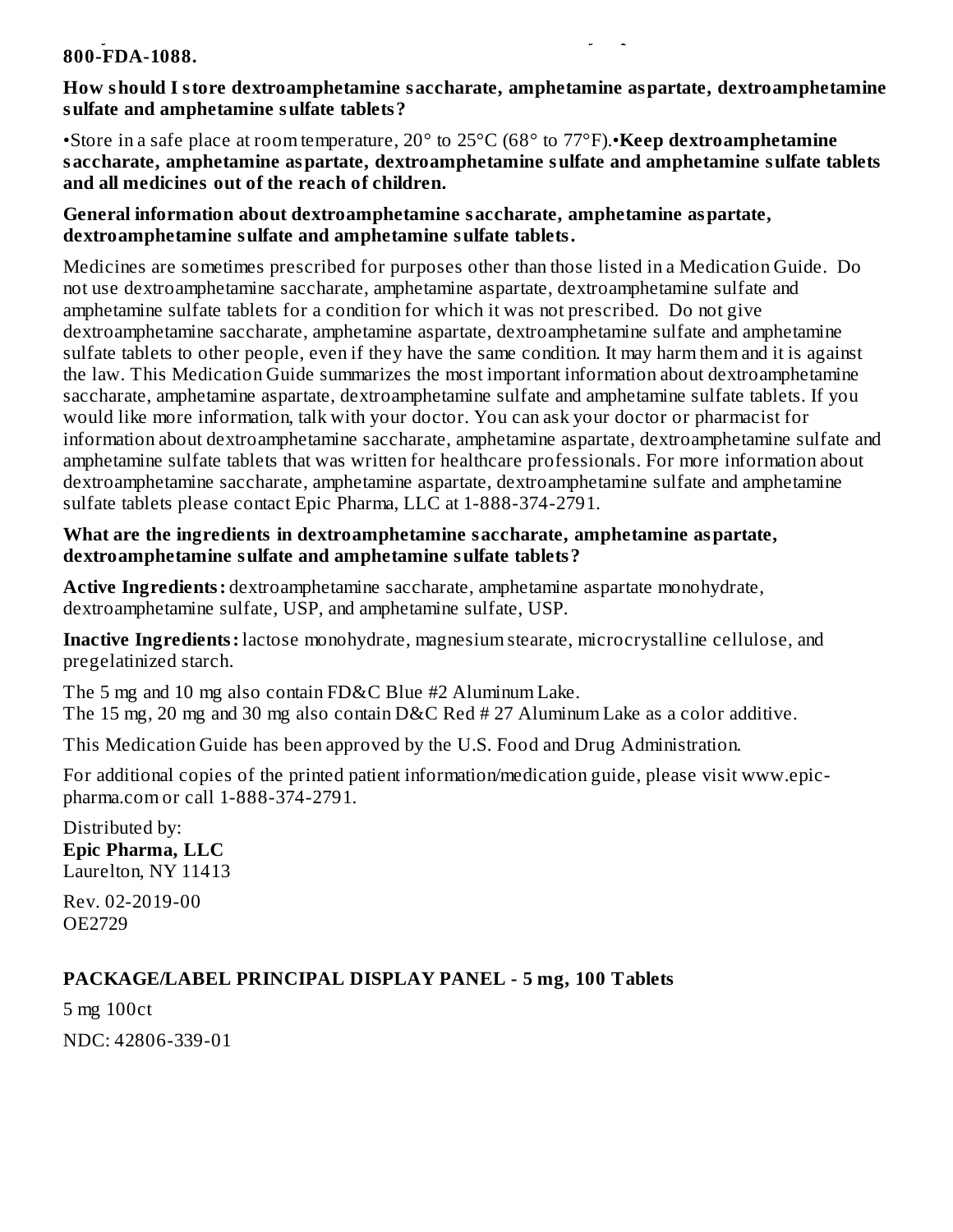

## **PACKAGE/LABEL PRINCIPAL DISPLAY PANEL - 10 mg, 100 Tablets**

10 mg 100ct

NDC: 42806-341-01

| USUAL DOSAGE: See package<br>insert for complete information.<br>Dispense in a tightly-closed,<br>light-resistant container as defined<br>in the USP, with a child-resistant<br>closure, as required.<br>Store at 20° to 25°C (68° to 77°F)<br>[see USP Controlled Room | NDC 42806-341-01<br>Dextroamphetamine Saccharate,<br>Amphetamine Aspartate,<br>Dextroamphetamine Sulfate, II<br>& Amphetamine Sulfate Tablets<br>(Mixed Salts of a Single Entity Amphetamine Product)<br>10 <sub>mg</sub> | Each Tablet Contains:<br>Dextroamphetamine<br>Saccharate  2.5 mg<br>Amphetamine Aspartate<br>œ<br>Monohydrate  2.5 mg<br>Dextroamphetamine<br>Sulfate, USP  2.5 mg<br>Amphetamine<br>Sulfate, USP  2.5 mg<br>(Total amphetamine base<br>equivalence 6.3 mg)<br>∾ |
|-------------------------------------------------------------------------------------------------------------------------------------------------------------------------------------------------------------------------------------------------------------------------|---------------------------------------------------------------------------------------------------------------------------------------------------------------------------------------------------------------------------|------------------------------------------------------------------------------------------------------------------------------------------------------------------------------------------------------------------------------------------------------------------|
| Temperature]. Protect from<br>moisture.<br>LE3750<br>Rev. 02-2019-00<br>Distributed by:                                                                                                                                                                                 | PHARMACIST: Dispense the Medication Guide<br>provided separately to each patient.<br>Rx Only<br>100 Tablets<br>EPIC                                                                                                       | 80<br>KEEP THIS AND ALL DRUGS<br>$\sim$<br>OUT OF THE REACH OF<br>ෑ<br>CHILDREN.<br>zm                                                                                                                                                                           |
| Epic Pharma, LLC<br>Laurelton, NY 11413                                                                                                                                                                                                                                 | <b>HARMA</b>                                                                                                                                                                                                              |                                                                                                                                                                                                                                                                  |

**PACKAGE/LABEL PRINCIPAL DISPLAY PANEL - 15 mg, 100 Tablets**

15 mg 100ct NDC: 42806-343-01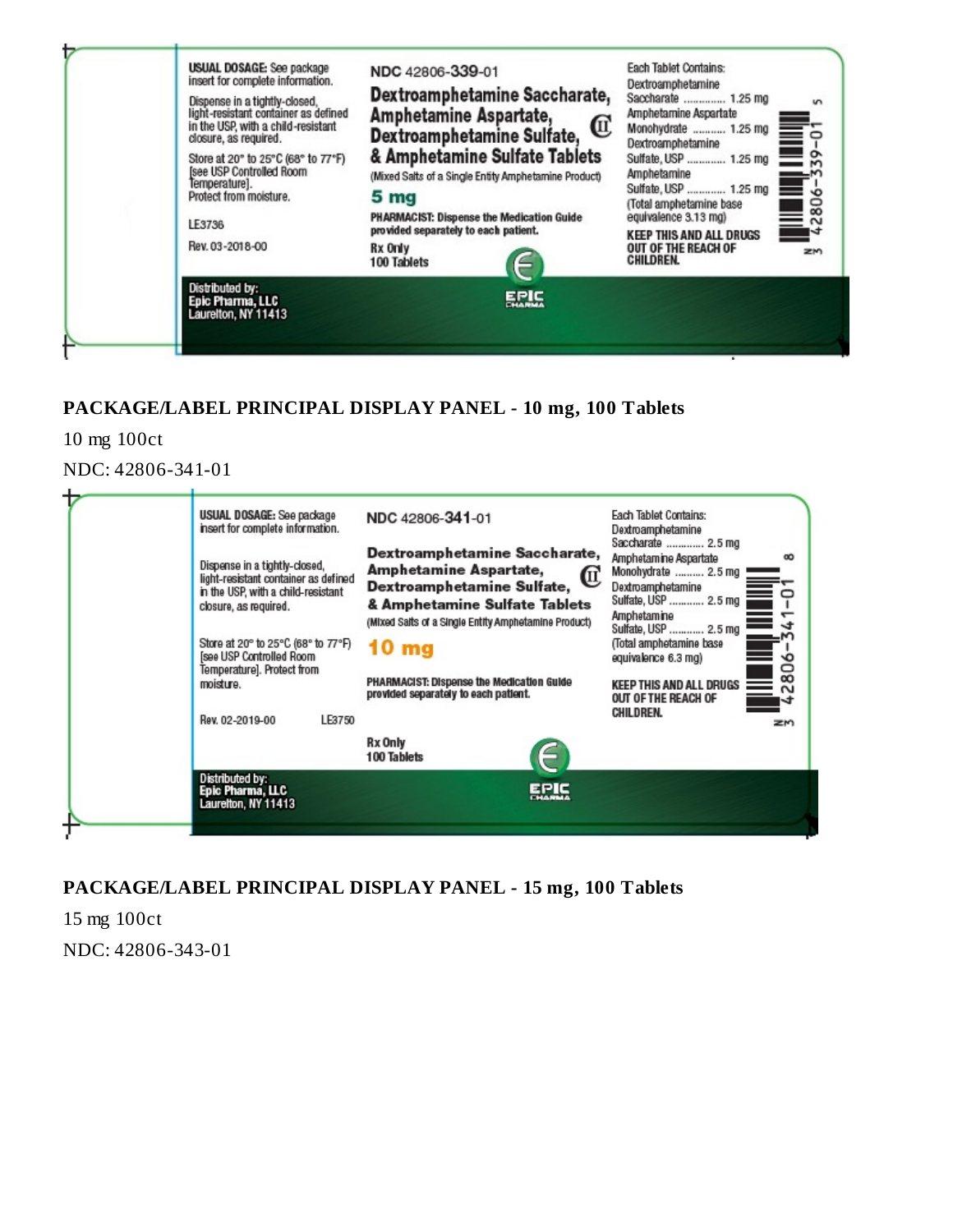

## **PACKAGE/LABEL PRINCIPAL DISPLAY PANEL - 20 mg, 100 Tablets**

20 mg 100ct

NDC: 42806-344-01

| ъ | USUAL DOSAGE: See package<br>insert for complete information.<br>Dispense in a tightly-closed,<br>light-resistant container as defined<br>in the USP, with a child-resistant<br>closure, as required.<br>Store at 20° to 25°C (68° to 77°F)<br>[see USP Controlled Room<br>Temperature]. Protect from<br>moisture.<br>LE3771<br>lss. 02-2019-00<br>Distributed by:<br>Epic Pharma, LLC | NDC 42806-344-01<br>Dextroamphetamine Saccharate,<br>Amphetamine Aspartate,<br>Dextroamphetamine Sulfate,<br>& Amphetamine Sulfate Tablets<br>(Mixed Salts of a Single Entity Amphetamine Product)<br>20 <sub>mg</sub><br>PHARMACIST: Dispense the Medication Guide<br>provided separately to each patient.<br>Rx Only<br>100 Tablets<br>EPIC | Each Tablet Contains:<br>Dextroamphetamine<br>Saccharate  5 mg<br>Amphetamine Aspartate<br>ō<br>Monohydrate  5 mg<br>Dextroamphetamine<br>Sulfate, USP  5 mg<br>Amphetamine<br>Sulfate, USP  5 mg<br>−ฺ<br>(Total amphetamine base<br>equivalence 12.6 mg)<br>∾<br>80<br><b>KEEP THIS AND ALL DRUGS</b><br>$\sim$<br>OUT OF THE REACH OF<br>CHILDREN.<br>zm |
|---|----------------------------------------------------------------------------------------------------------------------------------------------------------------------------------------------------------------------------------------------------------------------------------------------------------------------------------------------------------------------------------------|-----------------------------------------------------------------------------------------------------------------------------------------------------------------------------------------------------------------------------------------------------------------------------------------------------------------------------------------------|-------------------------------------------------------------------------------------------------------------------------------------------------------------------------------------------------------------------------------------------------------------------------------------------------------------------------------------------------------------|
|   | Laurelton, NY 11413                                                                                                                                                                                                                                                                                                                                                                    | <b>CHARMA</b>                                                                                                                                                                                                                                                                                                                                 |                                                                                                                                                                                                                                                                                                                                                             |

**PACKAGE/LABEL PRINCIPAL DISPLAY PANEL - 30 mg, 100 Tablets**

30 mg 100ct NDC: 42806-345-01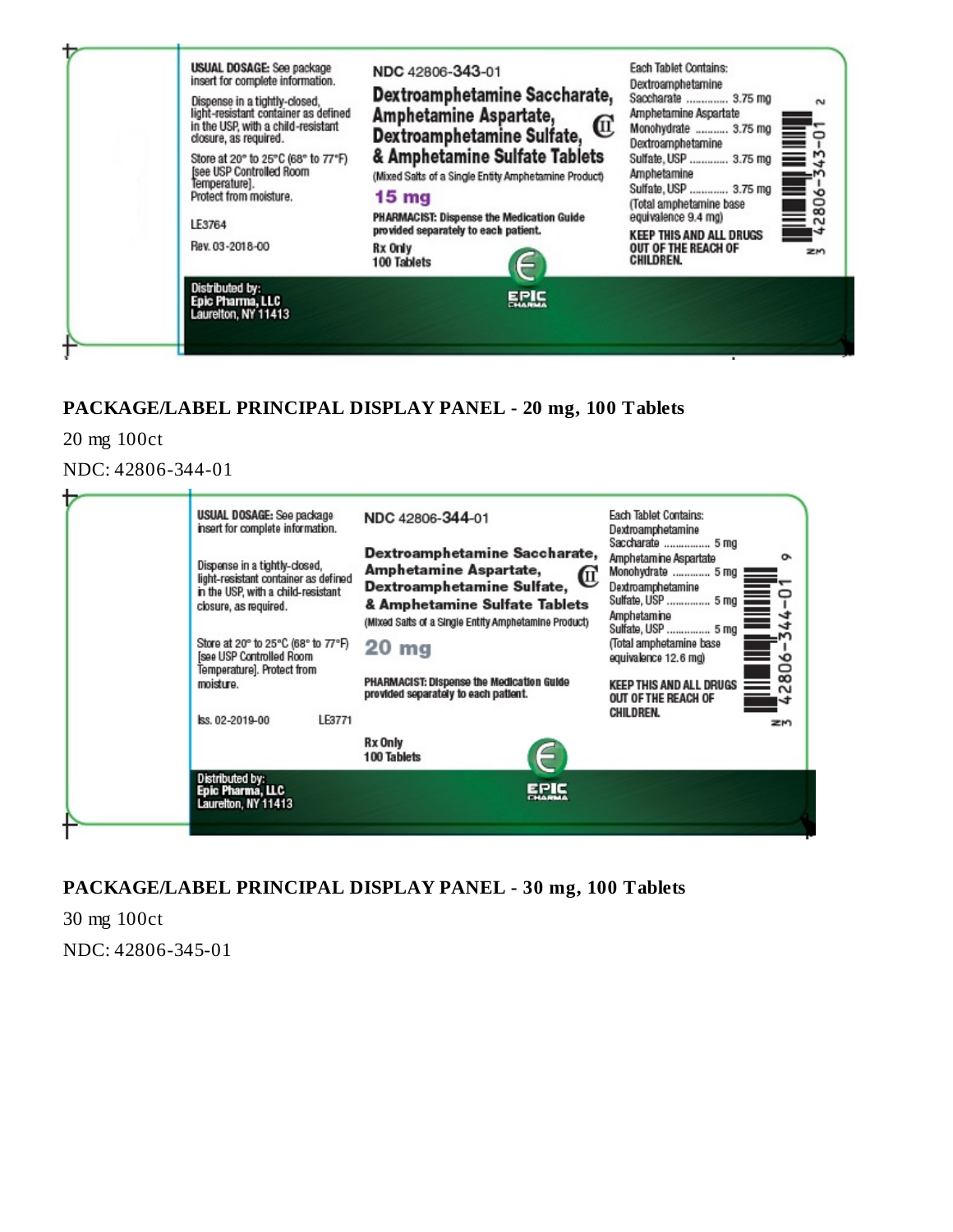

dextroamphetamine saccharate, amphetamine aspartate, dextroamphetamine sulfate and amphetamine sulfate tablet

| <b>Product Information</b> |                         |                     |               |  |  |
|----------------------------|-------------------------|---------------------|---------------|--|--|
| <b>Product Type</b>        | HUMAN PRESCRIPTION DRUG | Item Code (Source)  | NDC:42806-339 |  |  |
| Route of Administration    | ORAL                    | <b>DEA Schedule</b> | CП            |  |  |

| <b>Active Ingredient/Active Moiety</b>                                                                                                               |                                                 |             |                          |          |           |           |  |
|------------------------------------------------------------------------------------------------------------------------------------------------------|-------------------------------------------------|-------------|--------------------------|----------|-----------|-----------|--|
|                                                                                                                                                      | <b>Ingredient Name</b>                          |             | <b>Basis of Strength</b> |          |           | Strength  |  |
| DEXTRO AMPHETAMINE SACCHARATE (UNII: G83415V073)<br><b>DEXTRO AMPHETAMINE</b><br>(DEXTRO AMPHETAMINE - UNII:TZ47U051FI)<br><b>SACCHARATE</b>         |                                                 |             |                          |          | $1.25$ mg |           |  |
| <b>AMPHETAMINE ASPARTATE MONOHYDRATE (UNII: O1ZPV620O4)</b><br><b>AMPHETAMINE ASPARTATE</b><br>(AMPHETAMINE - UNII:CK833KGX7E)<br><b>MONOHYDRATE</b> |                                                 |             |                          |          | $1.25$ mg |           |  |
| DEXTRO AMPHETAMINE SULFATE (UNII: JJ768O327N) (DEXTRO AMPHETAMINE<br>DEXTRO AMPHETAMINE SULFATE<br>- UNII:TZ47U051FI)                                |                                                 |             |                          |          | $1.25$ mg |           |  |
| AMPHETAMINE SULFATE (UNII: 6DPV8NK46S) (AMPHETAMINE -<br><b>AMPHETAMINE SULFATE</b><br>UNII:CK833KGX7E)                                              |                                                 |             |                          |          |           | $1.25$ mg |  |
|                                                                                                                                                      |                                                 |             |                          |          |           |           |  |
| <b>Inactive Ingredients</b>                                                                                                                          |                                                 |             |                          |          |           |           |  |
| <b>Ingredient Name</b><br>Strength                                                                                                                   |                                                 |             |                          |          |           |           |  |
|                                                                                                                                                      | LACTOSE MONOHYDRATE (UNII: EWQ57Q8I5X)          |             |                          |          |           |           |  |
| MAGNESIUM STEARATE (UNII: 70097M6I30)                                                                                                                |                                                 |             |                          |          |           |           |  |
|                                                                                                                                                      | MICRO CRYSTALLINE CELLULO SE (UNII: OP1R32D61U) |             |                          |          |           |           |  |
| STARCH, CORN (UNII: O8232NY3SJ)                                                                                                                      |                                                 |             |                          |          |           |           |  |
| FD&C BLUE NO. 2 (UNII: L06K8R7DQK)                                                                                                                   |                                                 |             |                          |          |           |           |  |
|                                                                                                                                                      |                                                 |             |                          |          |           |           |  |
| <b>Product Characteristics</b>                                                                                                                       |                                                 |             |                          |          |           |           |  |
| Color                                                                                                                                                | BLUE (flat-faced)                               | Score       |                          | 4 pieces |           |           |  |
| <b>Shape</b>                                                                                                                                         | ROUND (round)                                   | <b>Size</b> |                          | 7mm      |           |           |  |
| Flavor<br>E; above; 339<br><b>Imprint Code</b>                                                                                                       |                                                 |             |                          |          |           |           |  |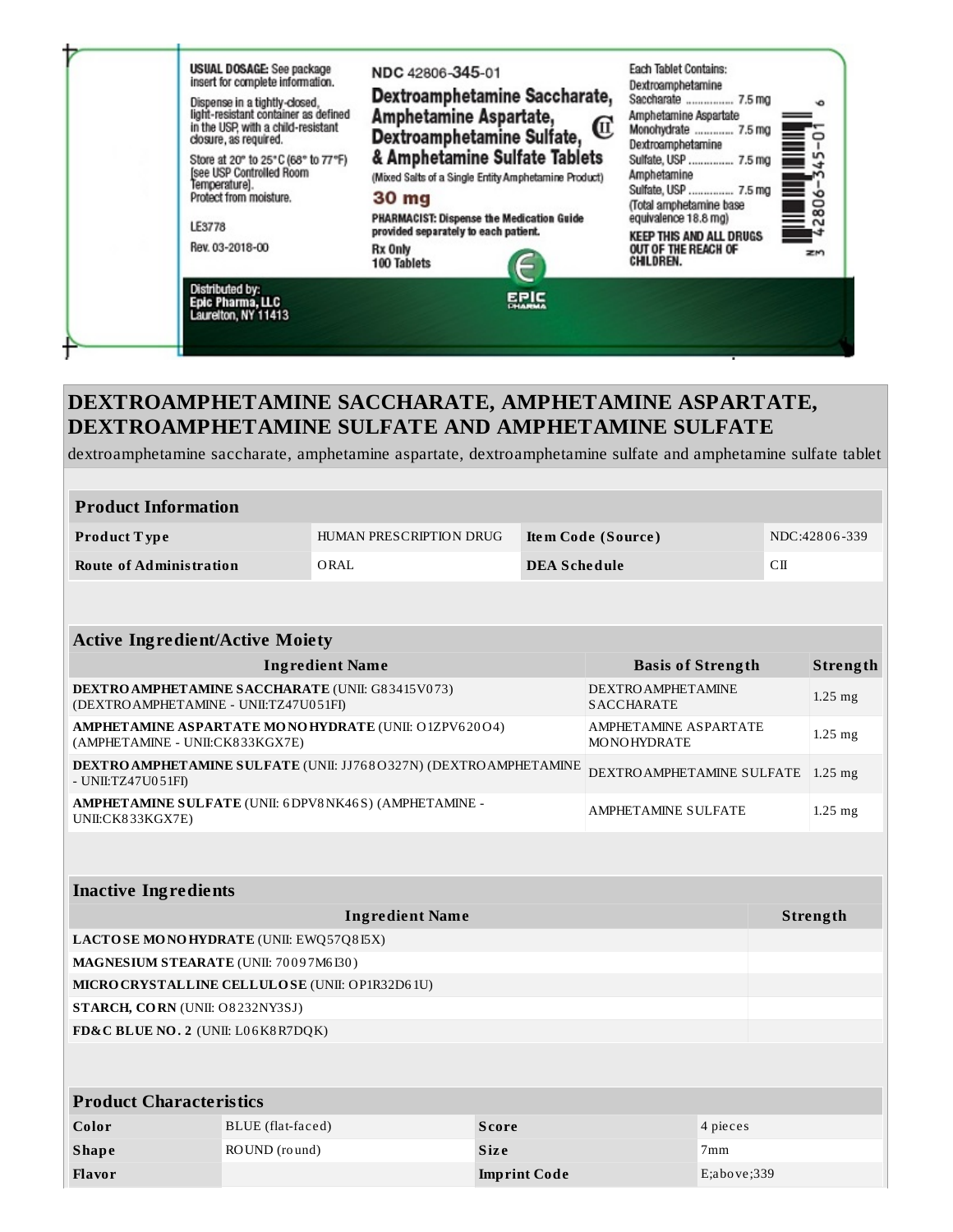|                              | <b>Contains</b>                                                                        |                                                 |                                       |                              |  |  |  |  |  |
|------------------------------|----------------------------------------------------------------------------------------|-------------------------------------------------|---------------------------------------|------------------------------|--|--|--|--|--|
|                              |                                                                                        |                                                 |                                       |                              |  |  |  |  |  |
|                              | Packaging                                                                              |                                                 |                                       |                              |  |  |  |  |  |
| #                            | <b>Item Code</b>                                                                       | <b>Package Description</b>                      | <b>Marketing Start</b><br><b>Date</b> | <b>Marketing End</b><br>Date |  |  |  |  |  |
| $\mathbf{1}$                 | 100 in 1 BOTTLE, PLASTIC; Type 0: Not a Combination<br>NDC:42806-339-<br>Product<br>01 |                                                 | 08/17/2018                            |                              |  |  |  |  |  |
|                              |                                                                                        |                                                 |                                       |                              |  |  |  |  |  |
| <b>Marketing Information</b> |                                                                                        |                                                 |                                       |                              |  |  |  |  |  |
|                              | <b>Marketing Category</b>                                                              | <b>Application Number or Monograph Citation</b> | <b>Marketing Start Date</b>           | <b>Marketing End Date</b>    |  |  |  |  |  |
|                              | <b>ANDA</b>                                                                            | ANDA040444                                      | 08/17/2018                            |                              |  |  |  |  |  |
|                              |                                                                                        |                                                 |                                       |                              |  |  |  |  |  |

dextroamphetamine saccharate, amphetamine aspartate, dextroamphetamine sulfate and amphetamine sulfate tablet

| <b>Product Information</b>     |                         |                     |               |  |  |  |
|--------------------------------|-------------------------|---------------------|---------------|--|--|--|
| <b>Product Type</b>            | HUMAN PRESCRIPTION DRUG | Item Code (Source)  | NDC:42806-341 |  |  |  |
| <b>Route of Administration</b> | ORAL                    | <b>DEA Schedule</b> | CШ            |  |  |  |

| <b>Active Ingredient/Active Moiety</b>                                                                                                              |              |                            |                 |                   |  |  |
|-----------------------------------------------------------------------------------------------------------------------------------------------------|--------------|----------------------------|-----------------|-------------------|--|--|
| <b>Ingredient Name</b>                                                                                                                              |              | <b>Basis of Strength</b>   |                 | Strength          |  |  |
| <b>DEXTRO AMPHETAMINE SACCHARATE (UNII: G83415V073)</b><br><b>DEXTRO AMPHETAMINE</b><br>(DEXTRO AMPHETAMINE - UNII:TZ47U051FI)<br><b>SACCHARATE</b> |              |                            |                 | $2.5$ mg          |  |  |
| AMPHETAMINE ASPARTATE MONOHYDRATE (UNII: O1ZPV620O4)<br>AMPHETAMINE ASPARTATE<br>(AMPHETAMINE - UNII:CK833KGX7E)<br><b>MONOHYDRATE</b>              |              |                            |                 | $2.5$ mg          |  |  |
| <b>DEXTRO AMPHETAMINE SULFATE (UNII: JJ768O327N) (DEXTRO AMPHETAMINE</b><br>DEXTRO AMPHETAMINE SULFATE<br>- UNII:TZ47U051FI)                        |              |                            |                 | 2.5 <sub>mg</sub> |  |  |
| AMPHETAMINE SULFATE (UNII: 6DPV8NK46S) (AMPHETAMINE -<br>UNII:CK833KGX7E)                                                                           |              | <b>AMPHETAMINE SULFATE</b> |                 | $2.5$ mg          |  |  |
|                                                                                                                                                     |              |                            |                 |                   |  |  |
| <b>Inactive Ingredients</b>                                                                                                                         |              |                            |                 |                   |  |  |
| <b>Ingredient Name</b>                                                                                                                              |              | Strength                   |                 |                   |  |  |
| LACTOSE MONOHYDRATE (UNII: EWQ57Q8I5X)                                                                                                              |              |                            |                 |                   |  |  |
| MAGNESIUM STEARATE (UNII: 70097M6I30)                                                                                                               |              |                            |                 |                   |  |  |
| MICRO CRYSTALLINE CELLULO SE (UNII: OP1R32D61U)                                                                                                     |              |                            |                 |                   |  |  |
| STARCH, CORN (UNII: O8232NY3SJ)                                                                                                                     |              |                            |                 |                   |  |  |
| FD&C BLUE NO. 2 (UNII: L06K8R7DQK)                                                                                                                  |              |                            |                 |                   |  |  |
|                                                                                                                                                     |              |                            |                 |                   |  |  |
| <b>Product Characteristics</b>                                                                                                                      |              |                            |                 |                   |  |  |
| BLUE (biconvex)<br>Color                                                                                                                            | <b>Score</b> |                            | 4 pieces        |                   |  |  |
| ROUND (round)<br><b>Shape</b>                                                                                                                       | <b>Size</b>  |                            | 7 <sub>mm</sub> |                   |  |  |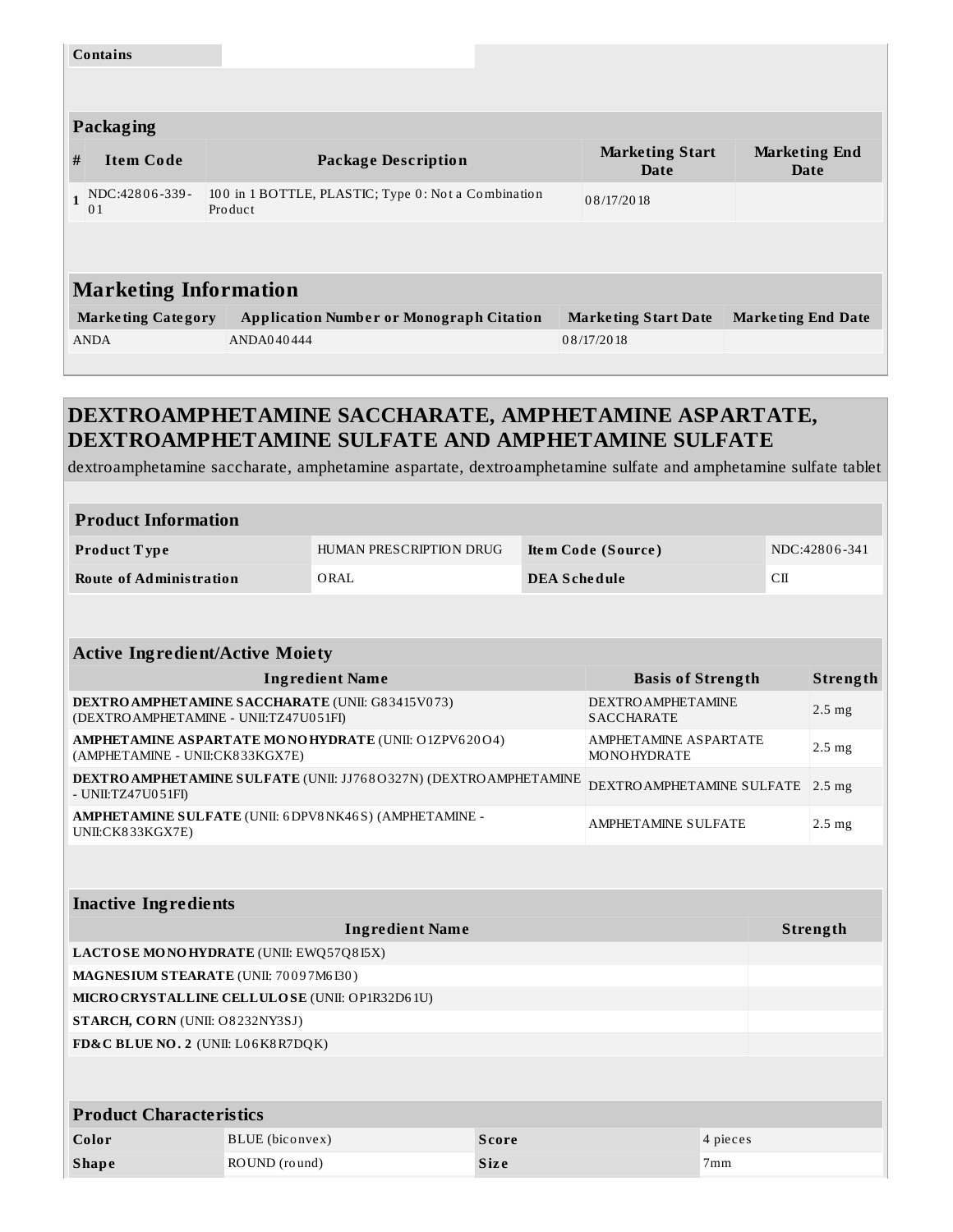| Flavor                           | <b>Imprint Code</b>                                            |                                | E; above; 341                |  |  |  |
|----------------------------------|----------------------------------------------------------------|--------------------------------|------------------------------|--|--|--|
| <b>Contains</b>                  |                                                                |                                |                              |  |  |  |
|                                  |                                                                |                                |                              |  |  |  |
|                                  |                                                                |                                |                              |  |  |  |
| <b>Packaging</b>                 |                                                                |                                |                              |  |  |  |
| #<br><b>Item Code</b>            | <b>Package Description</b>                                     | <b>Marketing Start</b><br>Date | <b>Marketing End</b><br>Date |  |  |  |
| NDC:42806-341-<br>0 <sub>1</sub> | 100 in 1 BOTTLE, PLASTIC; Type 0: Not a Combination<br>Product | 03/15/2019                     |                              |  |  |  |
|                                  |                                                                |                                |                              |  |  |  |
|                                  |                                                                |                                |                              |  |  |  |
| <b>Marketing Information</b>     |                                                                |                                |                              |  |  |  |
| <b>Marketing Category</b>        | <b>Application Number or Monograph Citation</b>                | <b>Marketing Start Date</b>    | <b>Marketing End Date</b>    |  |  |  |
| <b>ANDA</b>                      | ANDA040444                                                     | 03/15/2019                     |                              |  |  |  |
|                                  |                                                                |                                |                              |  |  |  |

dextroamphetamine saccharate, amphetamine aspartate, dextroamphetamine sulfate and amphetamine sulfate tablet

| <b>Product Information</b>                                                                                                                    |                         |  |                     |                                                |  |               |           |
|-----------------------------------------------------------------------------------------------------------------------------------------------|-------------------------|--|---------------------|------------------------------------------------|--|---------------|-----------|
| Product Type                                                                                                                                  | HUMAN PRESCRIPTION DRUG |  | Item Code (Source)  |                                                |  | NDC:42806-343 |           |
| <b>Route of Administration</b>                                                                                                                | ORAL                    |  | <b>DEA Schedule</b> |                                                |  | $\rm CII$     |           |
|                                                                                                                                               |                         |  |                     |                                                |  |               |           |
|                                                                                                                                               |                         |  |                     |                                                |  |               |           |
| <b>Active Ingredient/Active Moiety</b>                                                                                                        |                         |  |                     |                                                |  |               |           |
|                                                                                                                                               | <b>Ingredient Name</b>  |  |                     | <b>Basis of Strength</b>                       |  |               | Strength  |
| <b>DEXTRO AMPHETAMINE SACCHARATE (UNII: G83415V073)</b><br>(DEXTRO AMPHETAMINE - UNII:TZ47U051FI)                                             |                         |  |                     | <b>DEXTRO AMPHETAMINE</b><br><b>SACCHARATE</b> |  |               | $3.75$ mg |
| AMPHETAMINE ASPARTATE MONOHYDRATE (UNII: O1ZPV620O4)<br><b>AMPHETAMINE ASPARTATE</b><br>(AMPHETAMINE - UNII:CK833KGX7E)<br><b>MONOHYDRATE</b> |                         |  |                     |                                                |  |               | $3.75$ mg |
| <b>DEXTRO AMPHETAMINE SULFATE (UNII: JJ768O327N) (DEXTRO AMPHETAMINE</b><br>DEXTRO AMPHETAMINE SULFATE<br>- UNII:TZ47U051FI)                  |                         |  |                     |                                                |  |               | $3.75$ mg |
| AMPHETAMINE SULFATE (UNII: 6DPV8NK46S) (AMPHETAMINE -<br><b>AMPHETAMINE SULFATE</b><br>UNII:CK833KGX7E)                                       |                         |  |                     |                                                |  |               | $3.75$ mg |
|                                                                                                                                               |                         |  |                     |                                                |  |               |           |
|                                                                                                                                               |                         |  |                     |                                                |  |               |           |
| <b>Inactive Ingredients</b>                                                                                                                   |                         |  |                     |                                                |  |               |           |
|                                                                                                                                               | <b>Ingredient Name</b>  |  |                     |                                                |  | Strength      |           |
| LACTOSE MONOHYDRATE (UNII: EWQ57Q815X)                                                                                                        |                         |  |                     |                                                |  |               |           |
| MAGNESIUM STEARATE (UNII: 70097M6I30)                                                                                                         |                         |  |                     |                                                |  |               |           |
| MICRO CRYSTALLINE CELLULO SE (UNII: OP1R32D61U)                                                                                               |                         |  |                     |                                                |  |               |           |
| STARCH, CORN (UNII: O8232NY3SJ)                                                                                                               |                         |  |                     |                                                |  |               |           |
| <b>D&amp;C RED NO. 27 (UNII: 2LRS 185U6K)</b>                                                                                                 |                         |  |                     |                                                |  |               |           |
|                                                                                                                                               |                         |  |                     |                                                |  |               |           |
| <b>Product Characteristics</b>                                                                                                                |                         |  |                     |                                                |  |               |           |
| <b>PINK</b><br>Color<br><b>Score</b>                                                                                                          |                         |  |                     | 4 pieces                                       |  |               |           |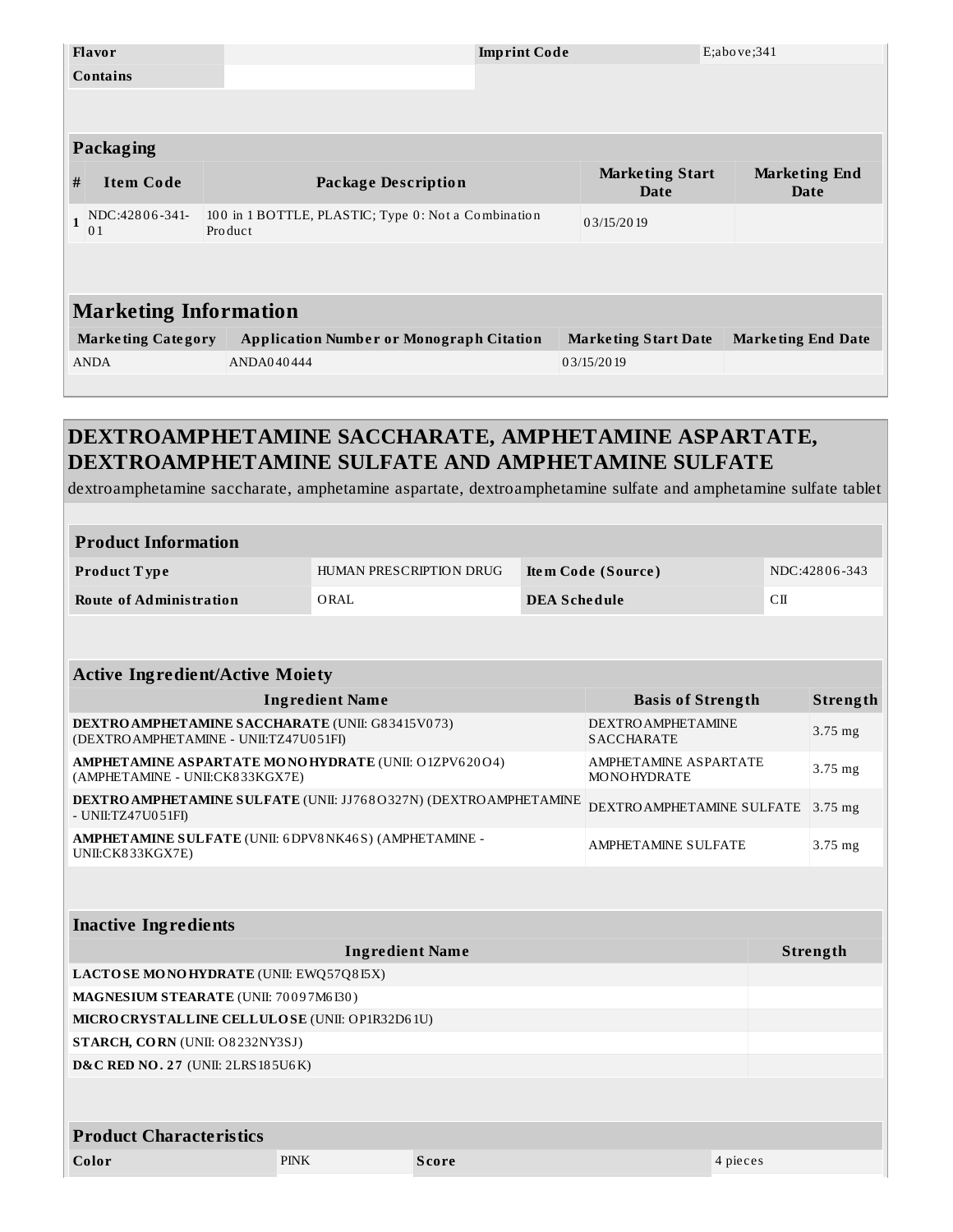|              | <b>Shape</b>                 |            | <b>OVAL</b>                                         | <b>Size</b>         |                                | 11mm                         |
|--------------|------------------------------|------------|-----------------------------------------------------|---------------------|--------------------------------|------------------------------|
|              | <b>Flavor</b>                |            |                                                     | <b>Imprint Code</b> |                                | E343                         |
|              | <b>Contains</b>              |            |                                                     |                     |                                |                              |
|              |                              |            |                                                     |                     |                                |                              |
|              |                              |            |                                                     |                     |                                |                              |
|              | Packaging                    |            |                                                     |                     |                                |                              |
| #            | <b>Item Code</b>             |            | <b>Package Description</b>                          |                     | <b>Marketing Start</b><br>Date | <b>Marketing End</b><br>Date |
|              |                              |            |                                                     |                     |                                |                              |
| $\mathbf{1}$ | NDC:42806-343-<br>01         | Product    | 100 in 1 BOTTLE, PLASTIC; Type 0: Not a Combination |                     | 08/17/2018                     |                              |
|              |                              |            |                                                     |                     |                                |                              |
|              |                              |            |                                                     |                     |                                |                              |
|              | <b>Marketing Information</b> |            |                                                     |                     |                                |                              |
|              | <b>Marketing Category</b>    |            | <b>Application Number or Monograph Citation</b>     |                     | <b>Marketing Start Date</b>    | <b>Marketing End Date</b>    |
|              | <b>ANDA</b>                  | ANDA040444 |                                                     |                     | 08/17/2018                     |                              |
|              |                              |            |                                                     |                     |                                |                              |

dextroamphetamine saccharate, amphetamine aspartate, dextroamphetamine sulfate and amphetamine sulfate tablet

### **Product Information**

| <b>Product Type</b>     | HUMAN PRESCRIPTION DRUG | Item Code (Source)  | NDC:42806-344 |
|-------------------------|-------------------------|---------------------|---------------|
| Route of Administration | ORAL                    | <b>DEA Schedule</b> | СΠ            |

| <b>Active Ingredient/Active Moiety</b>                                                           |                                                |                 |  |
|--------------------------------------------------------------------------------------------------|------------------------------------------------|-----------------|--|
| <b>Ingredient Name</b>                                                                           | <b>Basis of Strength</b>                       | Strength        |  |
| <b>DEXTRO AMPHETAMINE SACCHARATE (UNII: G83415V073)</b><br>(DEXTROAMPHETAMINE - UNII:TZ47U051FI) | <b>DEXTRO AMPHETAMINE</b><br><b>SACCHARATE</b> | 5 <sub>mg</sub> |  |
| <b>AMPHETAMINE ASPARTATE MONOHYDRATE (UNII: O1ZPV62004)</b><br>(AMPHETAMINE - UNII:CK833KGX7E)   | AMPHETAMINE ASPARTATE<br><b>MONOHYDRATE</b>    | 5 <sub>mg</sub> |  |
| <b>DEXTRO AMPHETAMINE SULFATE (UNII: JJ768O327N) (DEXTRO AMPHETAMINE</b><br>- UNII:TZ47U051FI)   | DEXTRO AMPHETAMINE SULFATE                     | 5 <sub>mg</sub> |  |
| AMPHETAMINE SULFATE (UNII: 6DPV8NK46S) (AMPHETAMINE -<br>UNII:CK833KGX7E)                        | <b>AMPHETAMINE SULFATE</b>                     | 5 <sub>mg</sub> |  |

| <b>Inactive Ingredients</b>                     |          |  |  |
|-------------------------------------------------|----------|--|--|
| <b>Ingredient Name</b>                          | Strength |  |  |
| <b>LACTOSE MONOHYDRATE (UNII: EWQ57Q8I5X)</b>   |          |  |  |
| MAGNESIUM STEARATE (UNII: 70097M6I30)           |          |  |  |
| MICRO CRYSTALLINE CELLULO SE (UNII: OP1R32D61U) |          |  |  |
| <b>STARCH, CORN</b> (UNII: O8232NY3SJ)          |          |  |  |
| <b>D&amp;C RED NO. 27 (UNII: 2LRS 185U6K)</b>   |          |  |  |
|                                                 |          |  |  |
| <b>Product Characteristics</b>                  |          |  |  |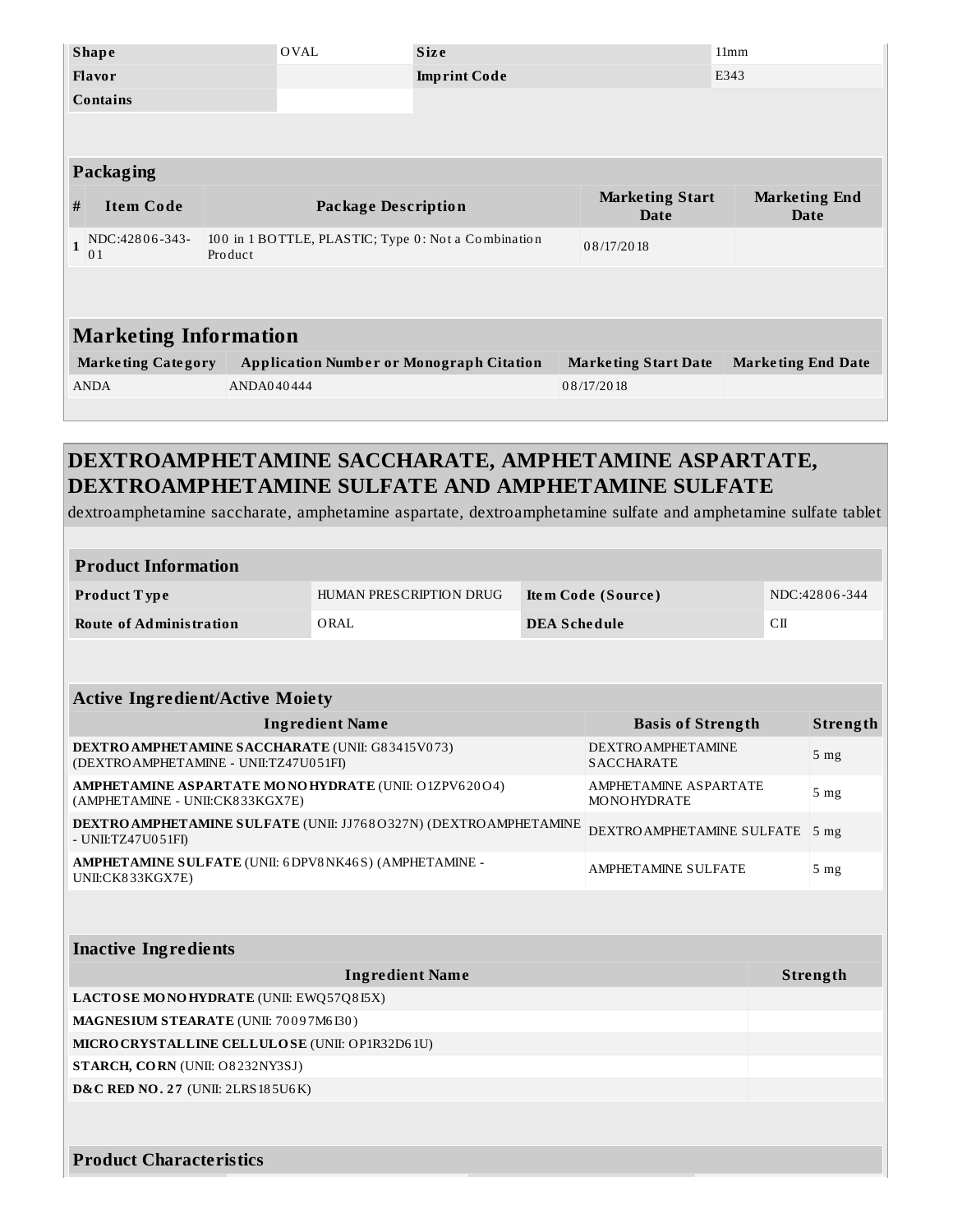|                              | Color                     | PINK (biconvex)                                                | <b>Score</b>               |                             | 4 pieces                                               |  |
|------------------------------|---------------------------|----------------------------------------------------------------|----------------------------|-----------------------------|--------------------------------------------------------|--|
|                              | <b>Shape</b>              | <b>ROUND</b>                                                   | <b>Size</b>                |                             | $10 \,\mathrm{mm}$                                     |  |
|                              | Flavor                    |                                                                | <b>Imprint Code</b>        |                             | E; above; 344                                          |  |
|                              | <b>Contains</b>           |                                                                |                            |                             |                                                        |  |
|                              |                           |                                                                |                            |                             |                                                        |  |
|                              |                           |                                                                |                            |                             |                                                        |  |
|                              | Packaging                 |                                                                |                            |                             |                                                        |  |
| #                            | <b>Item Code</b>          |                                                                | <b>Package Description</b> |                             | <b>Marketing Start</b><br><b>Marketing End</b><br>Date |  |
| $\mathbf{1}$                 | NDC:42806-344-<br>01      | 100 in 1 BOTTLE, PLASTIC; Type 0: Not a Combination<br>Product |                            | 03/15/2019                  |                                                        |  |
|                              |                           |                                                                |                            |                             |                                                        |  |
|                              |                           |                                                                |                            |                             |                                                        |  |
| <b>Marketing Information</b> |                           |                                                                |                            |                             |                                                        |  |
|                              | <b>Marketing Category</b> | <b>Application Number or Monograph Citation</b>                |                            | <b>Marketing Start Date</b> | <b>Marketing End Date</b>                              |  |
|                              |                           |                                                                |                            |                             |                                                        |  |
|                              | <b>ANDA</b>               | ANDA040444                                                     |                            | 03/15/2019                  |                                                        |  |

dextroamphetamine saccharate, amphetamine aspartate, dextroamphetamine sulfate and amphetamine sulfate tablet

| <b>Product Information</b> |                         |                    |               |
|----------------------------|-------------------------|--------------------|---------------|
| <b>Product Type</b>        | HUMAN PRESCRIPTION DRUG | Item Code (Source) | NDC:42806-345 |
| Route of Administration    | ORAL                    | DEA Schedule       | СП            |

| <b>Active Ingredient/Active Moiety</b>                                                           |                                                |                  |  |  |
|--------------------------------------------------------------------------------------------------|------------------------------------------------|------------------|--|--|
| <b>Ingredient Name</b>                                                                           | <b>Basis of Strength</b>                       | Strength         |  |  |
| <b>DEXTRO AMPHETAMINE SACCHARATE (UNII: G83415V073)</b><br>(DEXTROAMPHETAMINE - UNII:TZ47U051FI) | <b>DEXTRO AMPHETAMINE</b><br><b>SACCHARATE</b> | $7.5 \text{ mg}$ |  |  |
| <b>AMPHETAMINE ASPARTATE MONOHYDRATE (UNII: O1ZPV62004)</b><br>(AMPHETAMINE - UNII:CK833KGX7E)   | AMPHETAMINE ASPARTATE<br><b>MONOHYDRATE</b>    | $7.5 \text{ mg}$ |  |  |
| DEXTRO AMPHETAMINE SULFATE (UNII: JJ768O327N) (DEXTRO AMPHETAMINE<br>- UNII:TZ47U051FI)          | DEXTROAMPHETAMINE SULFATE 7.5 mg               |                  |  |  |
| AMPHETAMINE SULFATE (UNII: 6DPV8NK46S) (AMPHETAMINE -<br>UNII:CK833KGX7E)                        | <b>AMPHETAMINE SULFATE</b>                     | $7.5 \text{ mg}$ |  |  |

| <b>Ingredient Name</b><br>LACTOSE MONOHYDRATE (UNII: EWQ57Q815X) | Strength |
|------------------------------------------------------------------|----------|
|                                                                  |          |
|                                                                  |          |
| <b>MAGNESIUM STEARATE (UNII: 70097M6I30)</b>                     |          |
| MICRO CRYSTALLINE CELLULO SE (UNII: OP1R32D61U)                  |          |
| STARCH, CORN (UNII: O8232NY3SJ)                                  |          |
| <b>D&amp;C RED NO. 27 (UNII: 2LRS 185U6K)</b>                    |          |
|                                                                  |          |

I.